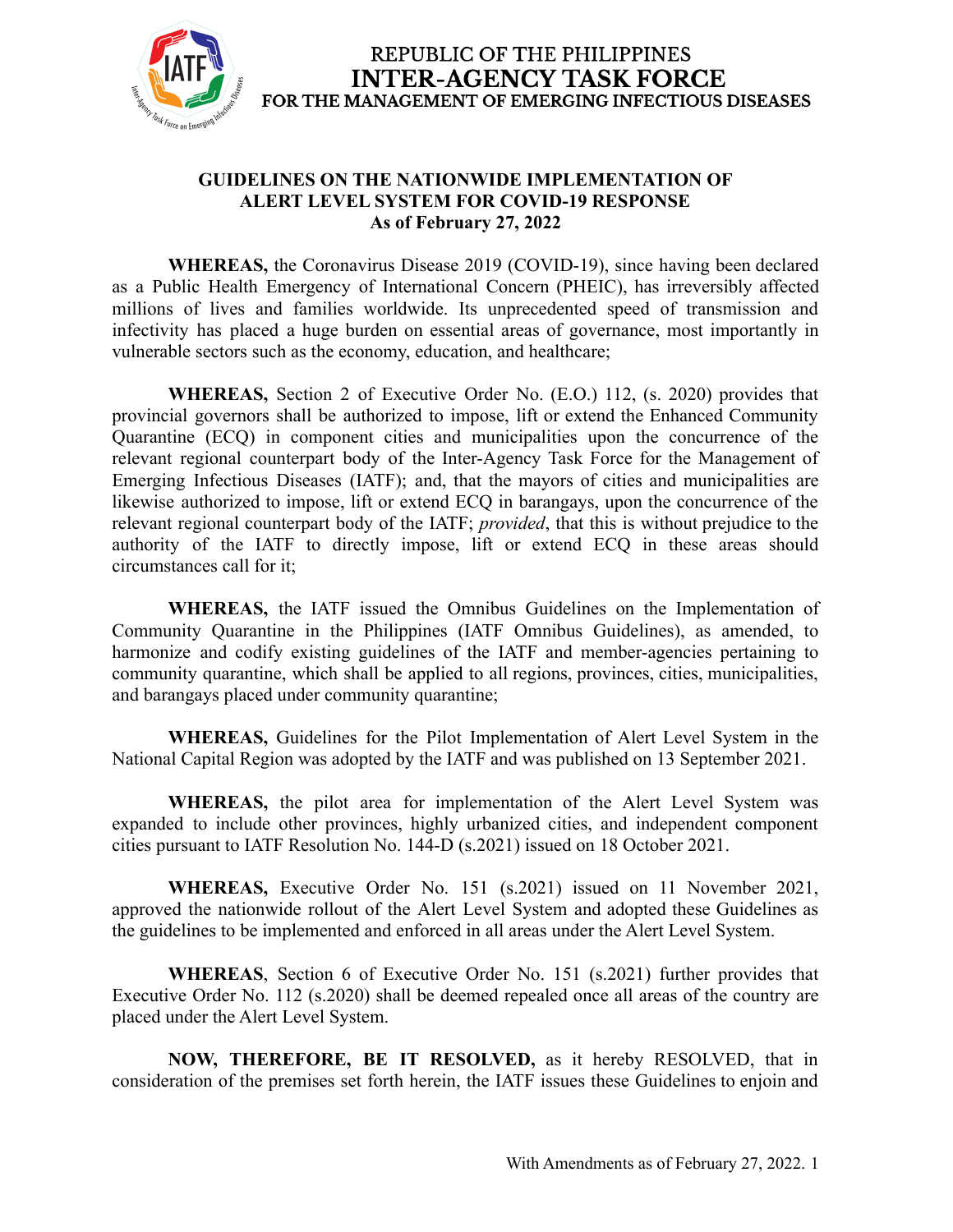

proactively advocate the principles of 3C's (Closed, Crowded, and Close Contact) strategy against COVID-19 to curb the further spread of infection:

For purposes of these Guidelines, the following shall be defined as follows:

- 1. **Accommodation Establishments** refers to establishments operating primarily for accommodation purposes including, but not limited to, hotels, resorts, apartment hotels, tourist inns, motels, pension houses, private homes used for homestay, ecolodges, serviced apartments, condotels, and bed and breakfast facilities.
- 2. **COVID-19** refers to the Coronavirus Disease 2019 which is caused by the virus known as the severe acute respiratory syndrome coronavirus 2 (SARS-CoV-2).
- 3. **COVID-19 Alert Level System -** refers to the new Community Quarantine Classifications for dealing with COVID-19 covering entire cities, municipalities and/or regions; aimed to manage and minimize the risk of the disease through System Indicators, Triggers and Thresholds determined by the IATF to specify the public health and social measures to be taken in relation to the COVID-19 response, as may be updated based on new scientific knowledge, information about the effectiveness of control measures in the country and overseas, and its application.
	- a. Alert Level 1 refers to areas wherein case transmission is low and decreasing, total bed utilization rate, and intensive care unit utilization rate is low.
	- b. Alert Level 2 refers to areas wherein case transmission is low and decreasing, healthcare utilization is low, or case counts are low but increasing, or case counts are low and decreasing but total bed utilization rate and intensive care unit utilization rate is increasing.
	- c. Alert Level 3 refers to areas wherein case counts are high and/or increasing, with total bed utilization rate and intensive care unit utilization rate at increasing utilization.
	- d. Alert Level 4 refers to areas wherein case counts are high and/or increasing, with total bed utilization rate and intensive care unit utilization rate at high utilization.
	- e. Alert Level 5 refers to areas wherein case counts are alarming, with total bed utilization rate and intensive care unit utilization rate at critical utilization.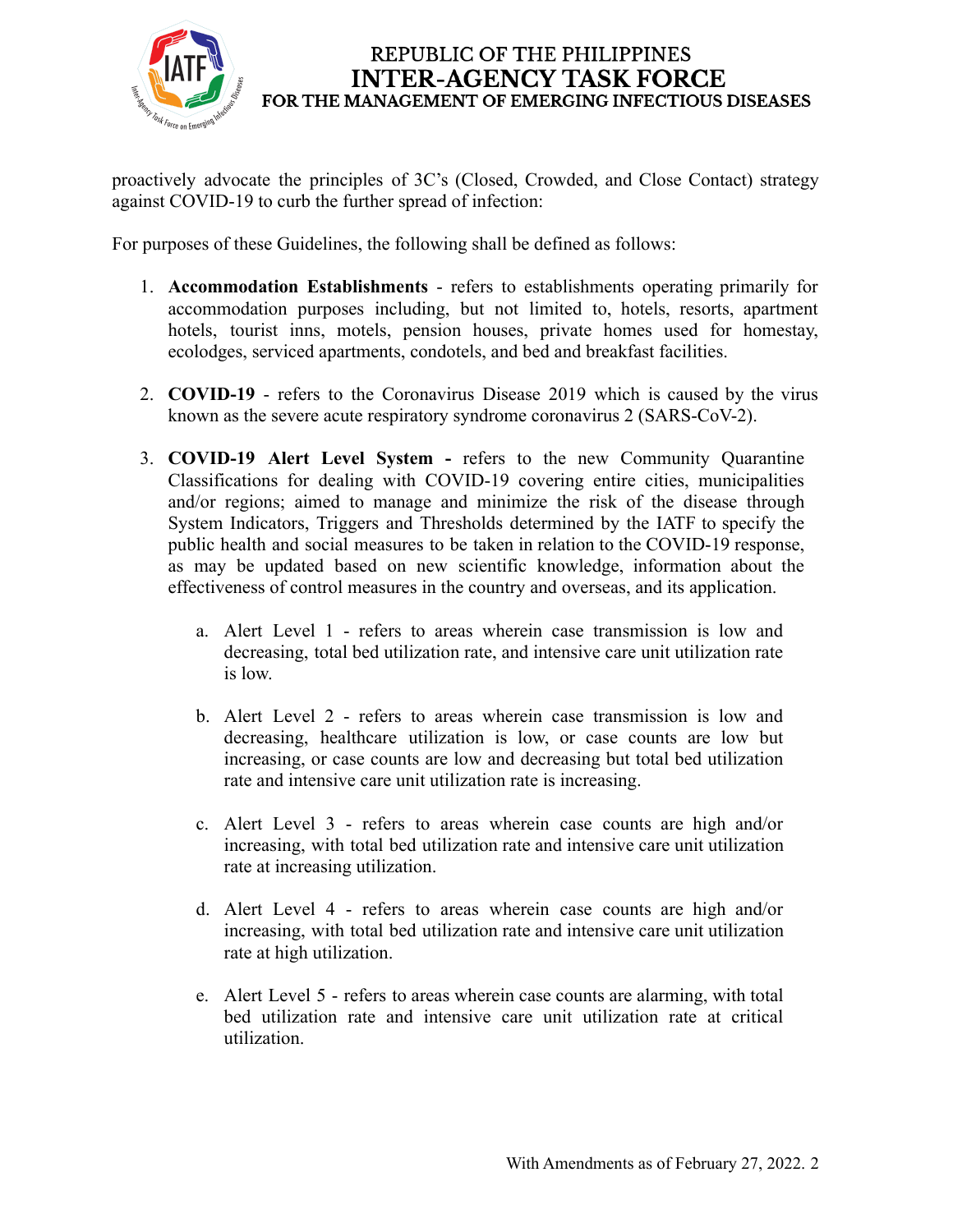

- 4. **Essential goods and services** covers health and social services to secure the safety and well-being of persons, such as but not limited to, food, water, medicine, medical devices, public utilities, energy, and others as may be determined by the IATF.
- 5. **Granular Lockdown** refers to a micro-level quarantine for areas identified as "critical zones" by the local government unit (LGU) which may be declared regardless of Alert Level.
- 6. **Health and emergency frontline services** refers to services provided by public health workers [all employees of the DOH, DOH Hospitals, Hospitals of LGUs, and Provincial, City, and Rural Health Units, and Drug Abuse Treatment and Rehabilitation Centers including those managed by other government agencies (e.g. police and military hospitals/clinics, university medical facilities), uniformed medical personnel], private health workers, such as but not limited to medical professionals, hospital and health facility administrative and maintenance staff, and aides from private health facilities, as well as their service providers, health workers and volunteers of the Philippine Red Cross and the World Health Organization, and employees of Health Maintenance Organizations (HMOs), the Philippine Health Insurance Corporation (PHIC), health insurance providers, disaster risk reduction management officers, and public safety officers.
- 7. **Minimum public health standards (MPHS)** refers to the national, local, and sector-specific guidelines on mitigation measures for its COVID-19 response across all settings by implementing non-pharmaceutical interventions (NPIs), consistent with the Department of Health (DOH) Administrative Order No. 2021-0043 or the Omnibus Guidelines on the Minimum Public Health Standards for the Safe Reopening of Institutions. This term shall also encompass specific NPIs of community mitigation strategies or public health measures that do not involve vaccines, medications, or other pharmaceutical interventions, that individuals and communities can carry out in order to reduce transmission rates, contact rates, and the duration of infectiousness of individuals in the population.
- 8. **On-site capacity** refers to the number of employees or workers who can be permitted or required to be physically present at their designated workplace outside of their residences.
- 9. **Skeleton workforce** refers to the on-site capacity which utilizes the [smallest](https://dictionary.cambridge.org/us/dictionary/english/small) [number](https://dictionary.cambridge.org/us/dictionary/english/number) of [people](https://dictionary.cambridge.org/us/dictionary/english/people) [needed](https://dictionary.cambridge.org/us/dictionary/english/needed) for a [business](https://dictionary.cambridge.org/us/dictionary/english/business) or [organization](https://dictionary.cambridge.org/us/dictionary/english/organization) to maintain its basic functions.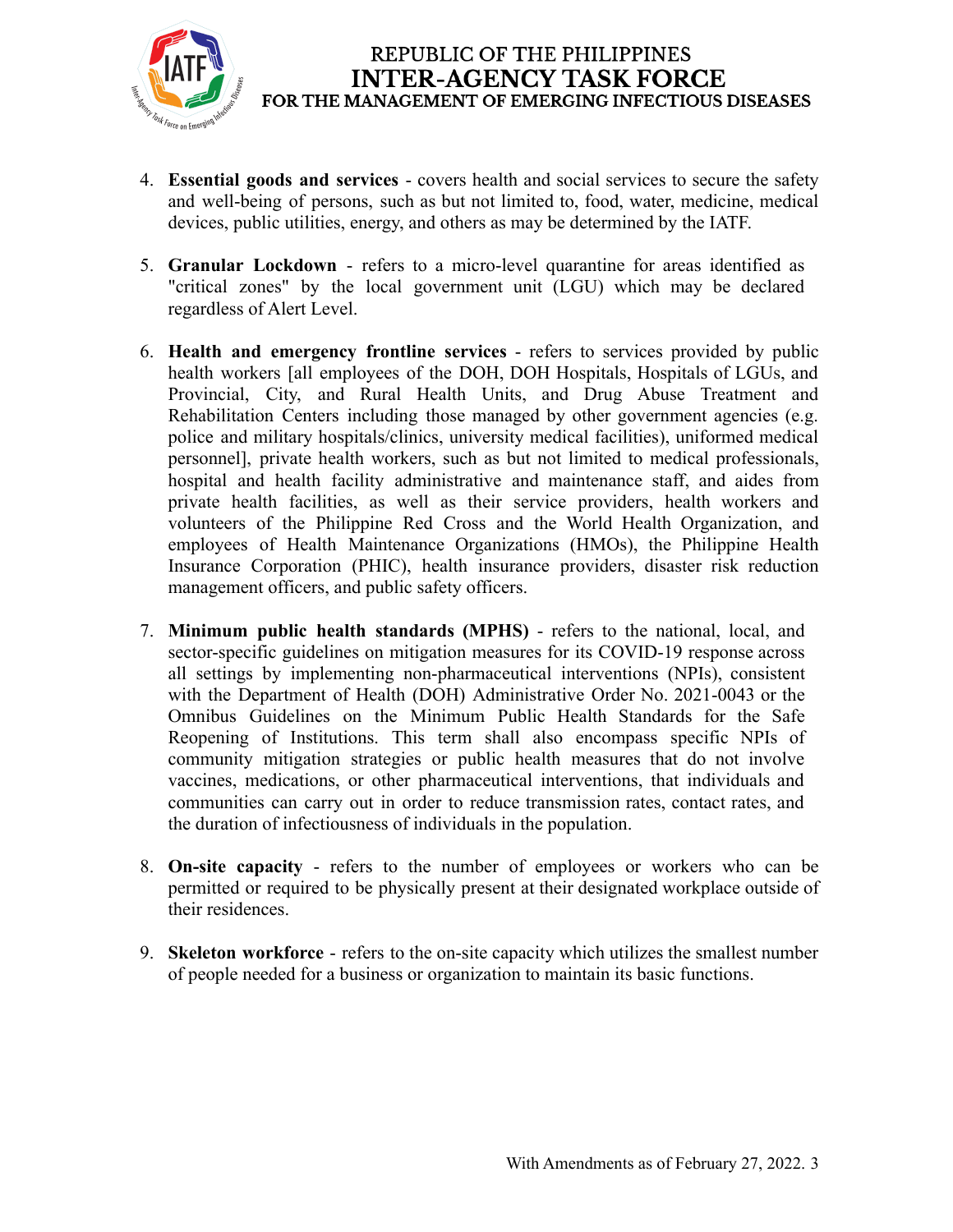

#### **PART I. ALERT LEVEL SYSTEM FOR COVID-19 RESPONSE**

## **SECTION [1] GENERAL GUIDELINES**

- 1. The DOH, shall identify the Alert Level of the areas. These areas shall follow the protocols consistent with the declared Alert Level.
- 2. LGUs shall submit on a daily basis to their respective Regional Inter-Agency Task Force (RIATF) such data as determined by National Government Agencies based on the template provided for by the IATF Sub-Technical Working Group on Data Analytics.
- 3. MPHS shall be implemented at all times consistent with the DOH Administrative Order No. 2021-0043 or the Omnibus Guidelines on the Minimum Public Health Standards for the Safe Reopening of Institutions.
- 4. The benefits for hazard pay and special risk allowances for all personnel in health facilities shall be applicable under the Alert Level System for the duration of the state of Public Health Emergency due to COVID-19.
- 5. Only hotels or accommodation establishments with valid DOT Accreditation shall be allowed to accommodate guests and clients subject to guidelines issued by the Department of Tourism and the IATF.
- 6. In all areas not under Alert Level 5, establishments permitted to operate under each Alert Level may be allowed additional venue/seating capacity on top of the existing allowable venue/seating capacities, as follows:
	- a. An additional twenty percent (20%) if the area where such establishments are located has a vaccination coverage above seventy percent (70%) for both Priority Group A2 (senior citizens) and Priority Group A3 (adults with comorbidities), as determined by the Vaccine Cluster of the National Task Force Against COVID-19; and
	- b. An additional ten percent (10%) if said establishments have been awarded Safety Seal Certificates under the Safety Seal Certification Program.
- 7. LGUs are enjoined to enact the necessary ordinances to enforce protocols contained in these Guidelines and to penalize, in a fair and humane manner, violations of these protocols. Law enforcement agencies are likewise strongly enjoined to observe fair and humane treatment of violators.
- 8. All national government agencies and instrumentalities, as well as private sector establishments, shall adopt measures to strictly implement and enforce the minimum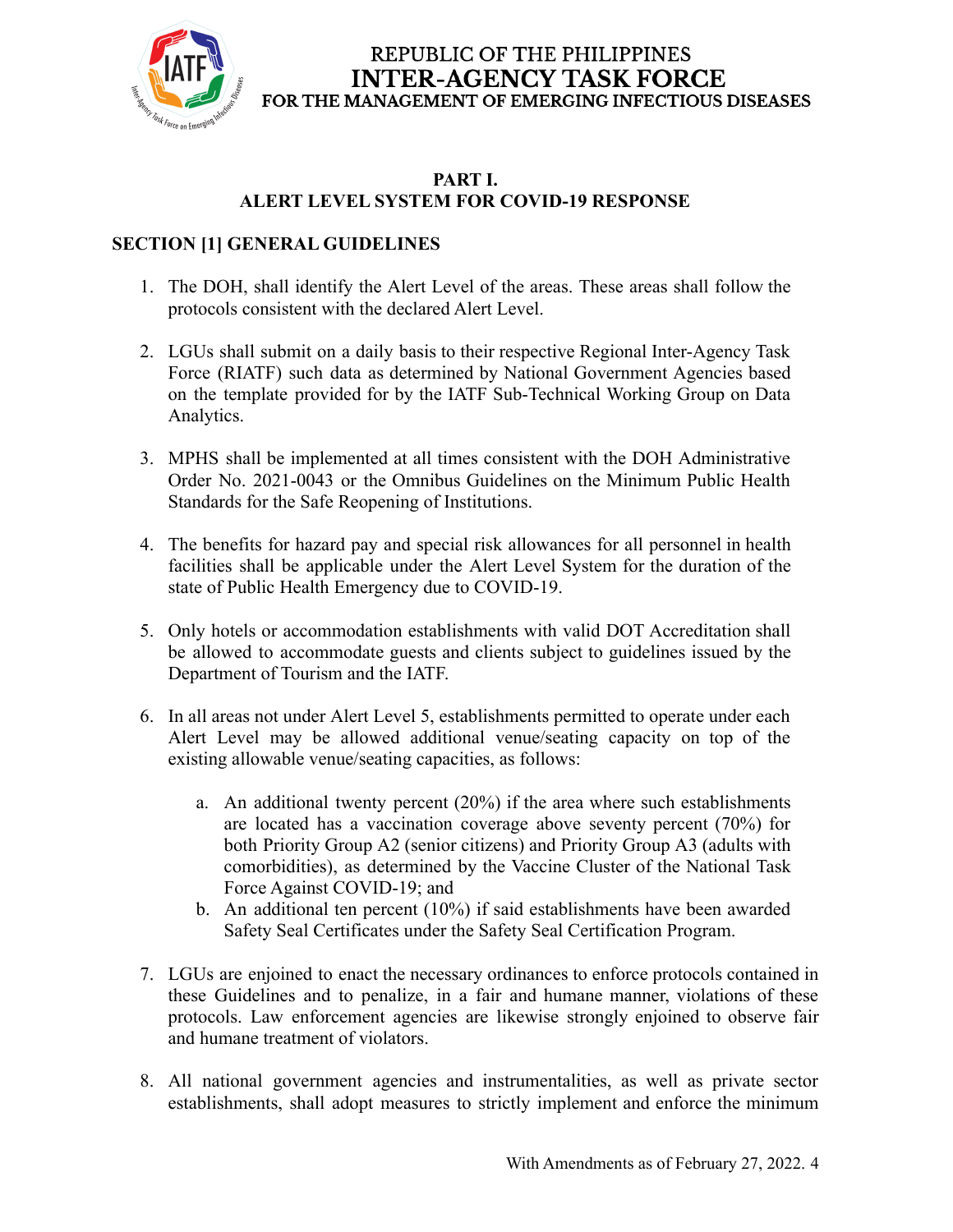

public health standards set by DOH and other standards set by relevant government agencies.

- 9. As a national policy, all LGUs shall ensure unhampered movement by land, air, or sea of all types of goods and cargoes - including their personnel and delivery vehicles - to and from their destination regardless of alert level.
- 10. Notwithstanding the provisions under the different alert levels as set forth under this Guidelines, the IATF may, in exceptional circumstances, suspend the application of the rules or adopt rules applicable to a different alert level, in order to address the COVID-19 situation in a region, province, city, or municipality.
- 11. Other COVID-19 measures not specifically provided herein such as those on border control for international travel and those for the implementation of the Philippine National Deployment and Vaccination Plan for COVID-19 Vaccines shall be governed by the appropriate IATF Resolutions.
- 12. Any violation of these Guidelines may be prosecuted under the appropriate local ordinance or as non-cooperation of the person or entities punishable under Section 9 par. (d) or (e), as the case may be, of Republic Act No. 11332, otherwise known as the Mandatory Reporting of Notifiable Diseases and Health Events of Public Health Concern Act, and its Implementing Rules and Regulations.

**SECTION [2] GUIDELINES FOR AREAS UNDER ALERT LEVEL 5.** The following protocols shall be observed in areas placed under Alert Level 5, except for portions thereof under granular lockdown:

- 1. Intrazonal and interzonal movement of all persons shall be limited to accessing goods and services from permitted establishments, for work in such establishments, or for such other activities allowed in this section. Any person below eighteen (18) years old, those who are over sixty-five (65) years of age, those with immunodeficiency, comorbidity, or other health risks, and pregnant women shall be required to remain in their residences at all times, except for obtaining essential goods and services, or for work in industries and offices or such other activities permitted in this Section.
- 2. Only the following establishments, persons, or activities are allowed to operate, work, or be undertaken for the duration of the Alert Level 5:
	- a. With full on-site capacity:
		- i. Public and private hospitals;
		- ii. Health, emergency, and frontline services, including those provided by dialysis centers, chemotherapy centers, HMOs, health insurance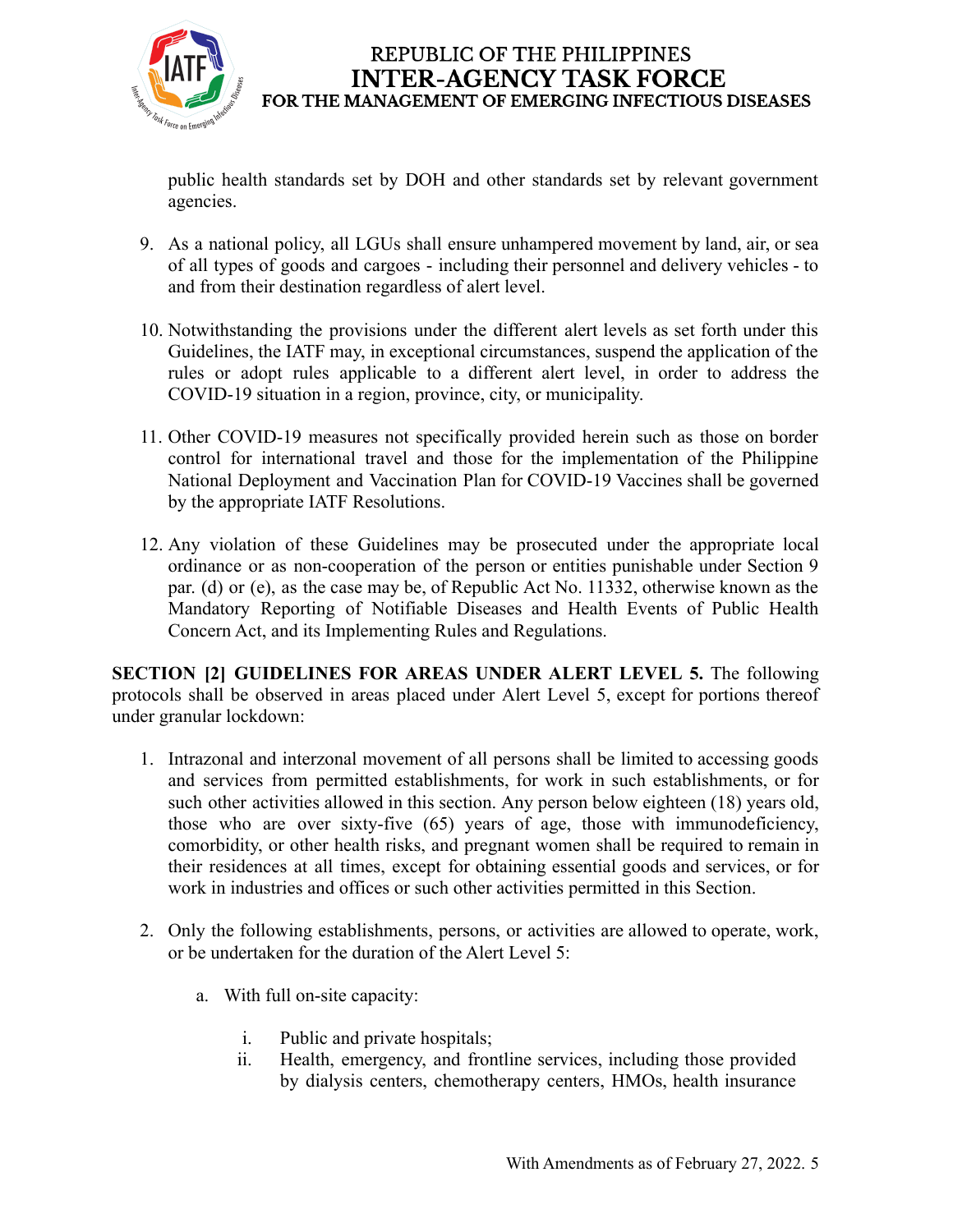

providers, disaster risk reduction management officers, and public safety officers, and the like;

- iii. Manufacturers of medicines and vitamins, medical supplies, devices, and equipment, including suppliers of input, packaging, and distribution;
- iv. Industries involved in agriculture (crops, fruits, vegetables, livestock, and poultry), forestry, fishery, and such other components of the food value chain and their workers, including farmers and fisherfolks;
- v. Logistics service providers (delivery and courier services; cargo handling; warehousing; trucking; freight forwarding; shipping, port and terminal operators and contractors and ancillary services (i.e. drivers, conductors, terminal workers);
- vi. Essential and priority construction projects, whether public or private, in accordance with the guidelines issued by the Department of Public Works and Highways (DPWH) including contractors, subcontractors, and consultants of the Department of Transportation for the construction of Build Build Build flagship infrastructure projects;
- vii. Manufacturing related to food and other essential goods such as but not limited to soap and detergents, diapers, personal hygiene products, toilet paper, and wet wipes, and disinfectants;
- viii. Companies that manufacture, distribute, and/or supply equipment or products necessary to perform construction or maintenance works, such as cement and steel, or spare parts;
- ix. Essential retail trade and service establishments such as public markets, supermarkets, grocery stores, convenience stores, pharmacies or drug stores, hardware, office supplies, bicycle shops, laundry shops, and water-refilling stations;
- x. Food preparation establishments such as kiosks, commissaries, restaurants, and eateries, but limited to take-out and delivery;
- xi. Public and private financial service providers involved in the distribution of government grants and amelioration subsidies;
- xii. Business process outsourcing establishments (BPOs), and export-oriented businesses, including mining and quarrying activities; and
- xiii. Public transport providers and operators;
- b. At a maximum of fifty percent (50%) on-site capacity:
	- i. Media establishments and their total permanent staff complement, inclusive of reporters and other field employees.
- c. With an on-site skeleton workforce: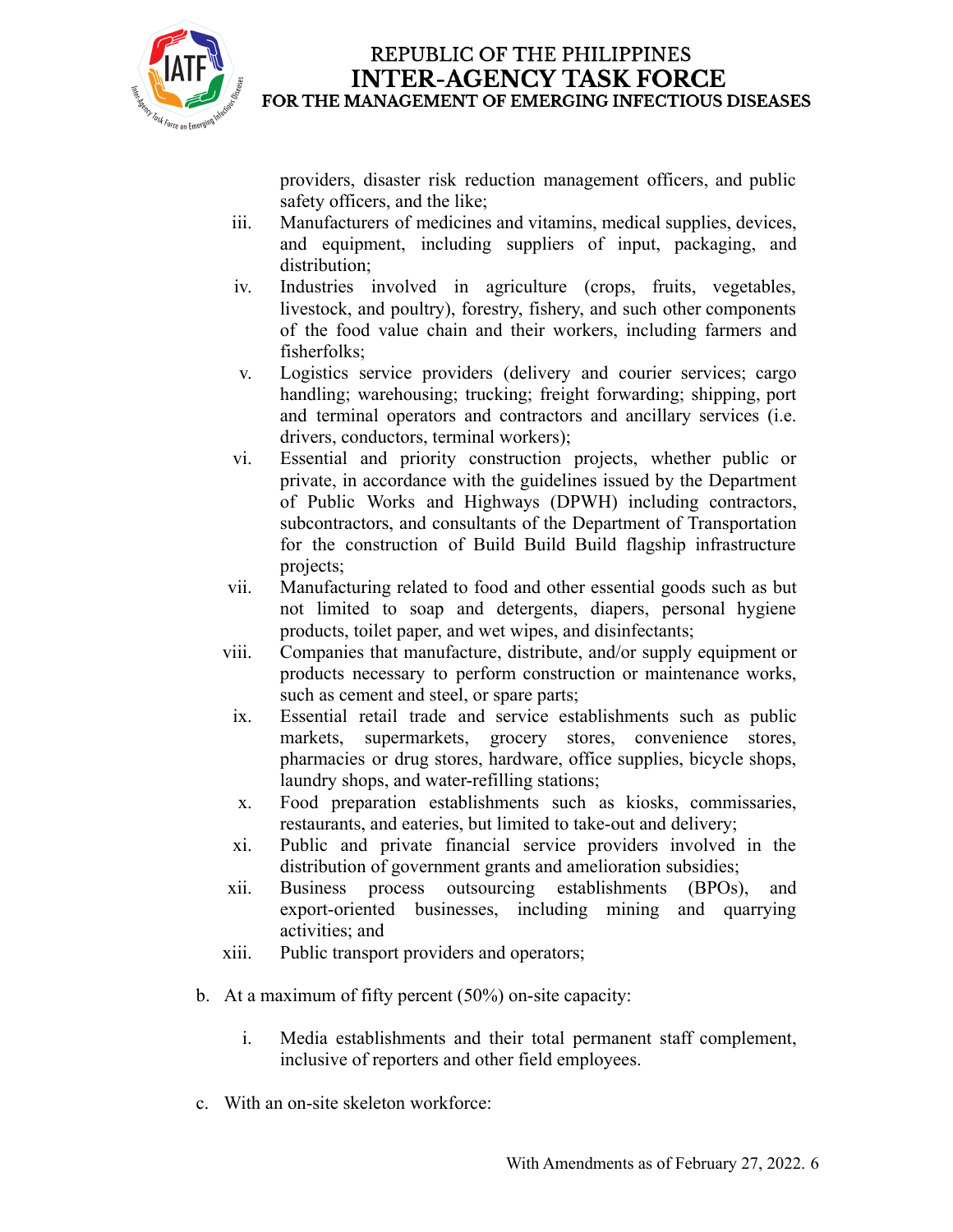

- i. Dental, rehabilitation, optometry, and other medical clinics for the treatment of illness or injuries. Provided, that there is strict observance of infection prevention and control protocols. Provided, further, that dental procedures shall be limited to emergency cases only and that the wearing of full Personal Protective Equipment (PPEs) by dentists and attendants shall be mandatory. Provided, finally, that home service therapy for Persons with Disabilities (PWDs) shall be allowed;
- ii. Veterinary clinics;
- iii. Banks, money transfer services, including pawnshops only insofar as performing money transfer functions, microfinance institutions, and credit cooperatives, including their armored vehicle services, if any;
- iv. Capital markets, including but not limited to the Bangko Sentral ng Pilipinas, Securities and Exchange Commission, Philippine Stock Exchange, Philippine Dealing and Exchange Corporation, Philippine Securities Settlement Corporation, and Philippine Depository and Trust Corporation;
- v. Water supply and janitorial/sanitation services and facilities, including waste disposal services, as well as property management and building utility services;
- vi. The energy sector (oil, gas, and power companies), their third-party contractors and service providers, including employees involved in electric transmission and distribution, electric power plant and line maintenance, electricity market and retail suppliers, as well as those involved in the exploration, operations, trading and delivery of coal, oil, crude or petroleum and by-products (gasoline, diesel, liquefied petroleum gas or LPG, jet oil, kerosene, lubricants), including gasoline stations, refineries, LPG stations, and depots or any kind of fuel used to produce power;
- vii. Telecommunications companies, internet service providers, cable television providers, including those who perform indirect services such as the technical, sales, and other support personnel, as well as the employees of their third-party contractors doing sales, installation, maintenance, and repair works;
- viii. Airline and aircraft maintenance, pilots and crew, and employees of aviation schools for purposes of the pilot's recurrent training for flight proficiency and type rating using simulator facilities; and ship captains and crew, including shipyard operations and repair;
- ix. Funeral and embalming services;
- x. Security personnel licensed by the PNP Supervisory Office for Security and Investigation Agencies;
- xi. Printing establishments authorized by the Bureau of Internal Revenue and those contracted by other government agencies;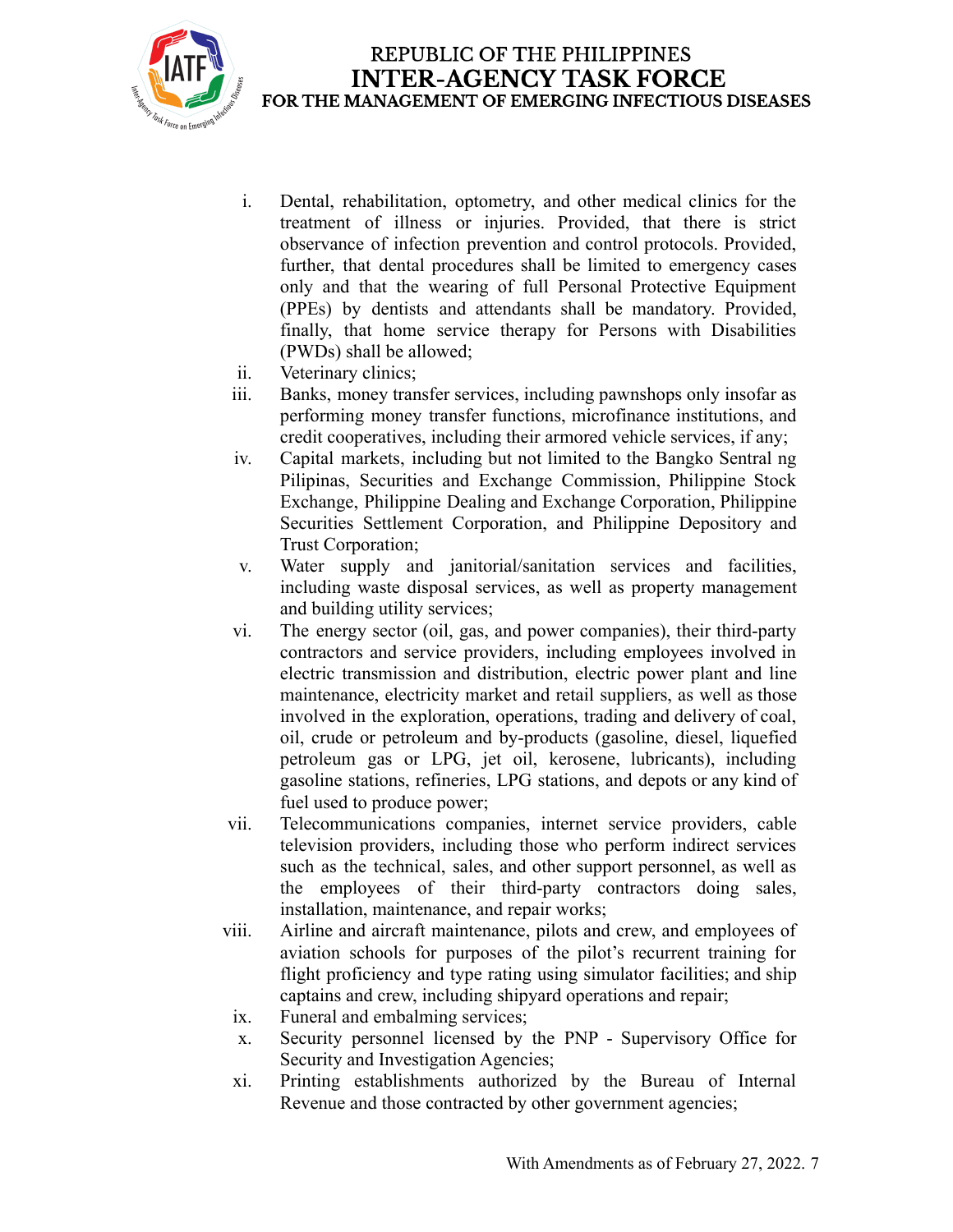

- xii. Establishments engaged in repair and maintenance of machinery and equipment, for households and essential permitted establishments;
- xiii. Establishments engaged in repair and maintenance of motorized and non-motorized vehicles, including the sale of spare parts;
- xiv. Leasing of real and personal properties;
- xv. Employment activities that involve the recruitment and placement for permitted sectors;
- xvi. Teachers, professors and other staff for purposes of conducting online/offline, and flexible classes, completion of grades, and processing of student credentials, requirements and documents;
- xvii. Lawyers only when required to provide on-site legal representation necessary to protect rights of persons, whether natural or juridical; and
- xviii. All other establishments, to the extent necessary for the buying and selling of consumer goods or services via the internet.

All other businesses, persons, or activities, shall not be allowed to operate, work, or be undertaken on-site during Alert Level 5.

- 3. Notwithstanding the foregoing, the Department of Trade and Industry (DTI) is hereby authorized to issue a negative list of other industries that shall remain prohibited in areas under Alert Level 5.
- 4. Agencies and instrumentalities of the government shall be fully operational, with a skeleton workforce on-site and the remainder under alternative work arrangements as approved by the head of agency unless a greater on-site capacity is required in agencies providing health and emergency frontline services, laboratory and testing services, border control, or other critical services, in accordance with the relevant rules and regulations issued by the Civil Service Commission (CSC).
- 5. The co-equal or independent authority of the legislature (Senate and the House of Representatives), the judiciary (the Supreme Court, Court of Appeals, Court of Tax Appeals, Sandiganbayan, and the lower courts), the Office of the Ombudsman, and the Constitutional Commissions, to implement any alternative work arrangements, is recognized.
- 6. Officials and employees of foreign diplomatic missions and international organizations accredited by the Department of Foreign Affairs (DFA), whenever performing diplomatic functions and subject to the guidelines issued by the DFA, may operate with an on-site skeleton workforce.
- 7. Gatherings outside of residences shall be prohibited. Gatherings at residences with any person outside of one's immediate household shall likewise be prohibited. However, gatherings that are essential for the provision of health services, government services,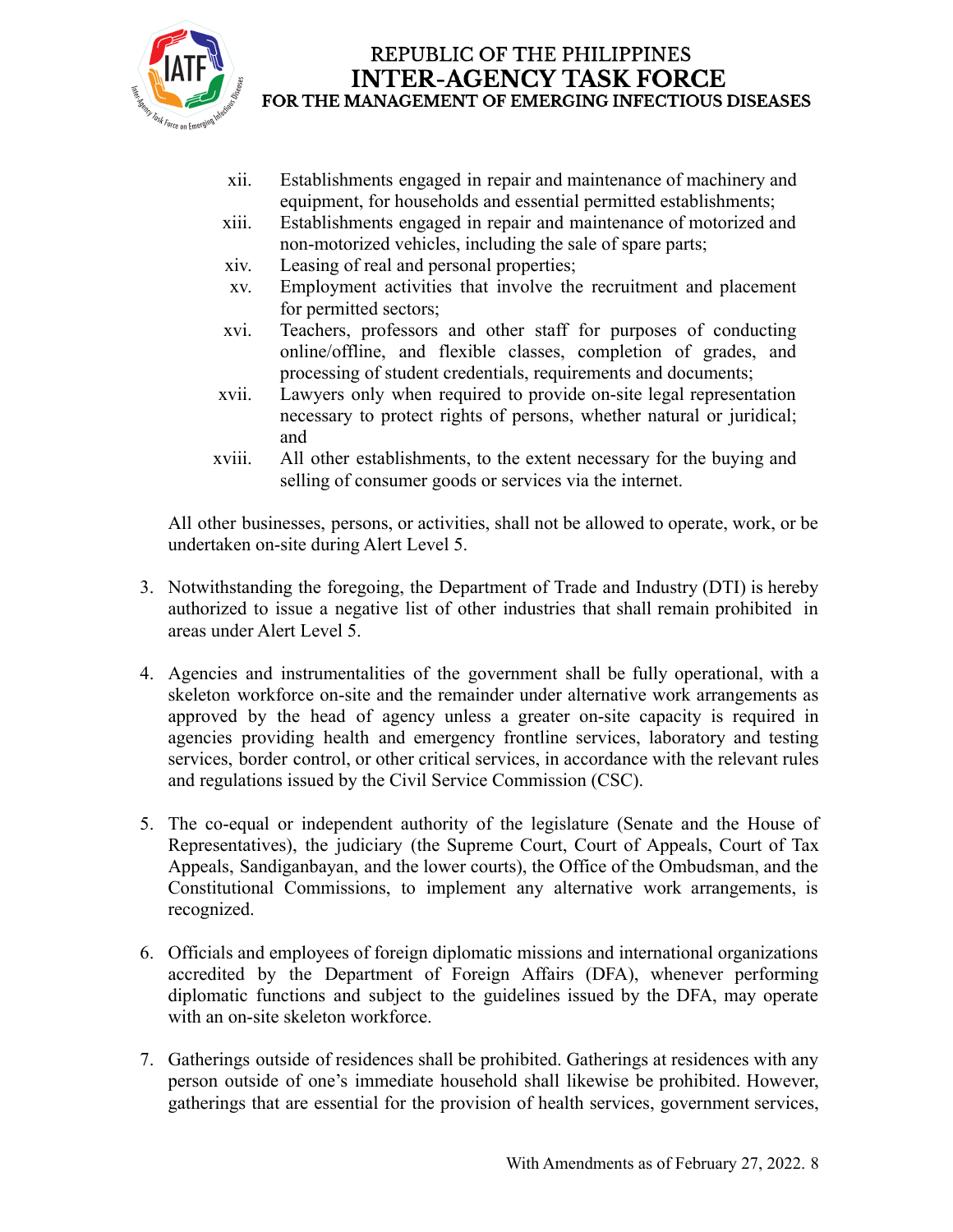

or humanitarian activities authorized by the appropriate government agency or instrumentality shall be allowed.

Pastors, priests, rabbis, imams, or other religious ministers and their assistants may conduct religious services performed through online video recording and transmission, necrological services, wakes, inurnment, and funerals, and they shall be allowed to move for such purposes. Corollary, immediate family members of the deceased who died of causes other than COVID-19 and for the cremains of COVID-19 shall be allowed to move from their residences to attend the wake or interment of the deceased upon satisfactory proof of their relationship with the latter, fully complying with the prescribed minimum public health standards for the duration of the activity.

- 8. Face-to-face or in-person classes at all levels shall be suspended. The education sector shall operate in accordance with the guidelines of the Commission on Higher Education (CHED) for higher education, Technical Educational and Skills Development Authority (TESDA) for technical vocational education and training, and Department of Education (DepEd) for basic education.
- 9. The road, rail, maritime, and aviation sectors of public transportation shall be allowed to operate at such capacity and protocols in accordance with guidelines issued by the Department of Transportation (DOTr).
- 10. Law enforcement agencies shall recognize any of the following IDs: (i) IATF IDs issued by the regulatory agencies with jurisdiction over permitted establishments or persons, (ii) valid IDs or other pertinent documentation issued by accrediting organizations or establishments allowed under Alert Level 5, and, (iii) if required by the LGU, local IDs for availing of essential goods and services. No other IDs or passes specifically exempting persons from alert level shall be required of workers of permitted establishments and/or offices without prejudice to requiring the presentation of other documents establishing the nature of their work.
- 11. The movement of cargo/delivery vehicles, as well as vehicles used by public utility companies, shall be unhampered. Shuttle services of permitted establishments shall not be subject to an ID system but shall maintain compliance with minimum public health standards.
- 12. Private corporations are encouraged to process payrolls online. Payroll managers and such other employees required for the processing of payroll shall be allowed to travel to their respective offices during Alert Level 5.
- 13. Uniform curfew hours may be imposed by LGUs, subject to the guidelines issued by the Department of the Interior and Local Government (DILG). Workers, cargo vehicles, public transportation, and operating hours of permitted establishments, however, shall not be restricted by such curfew.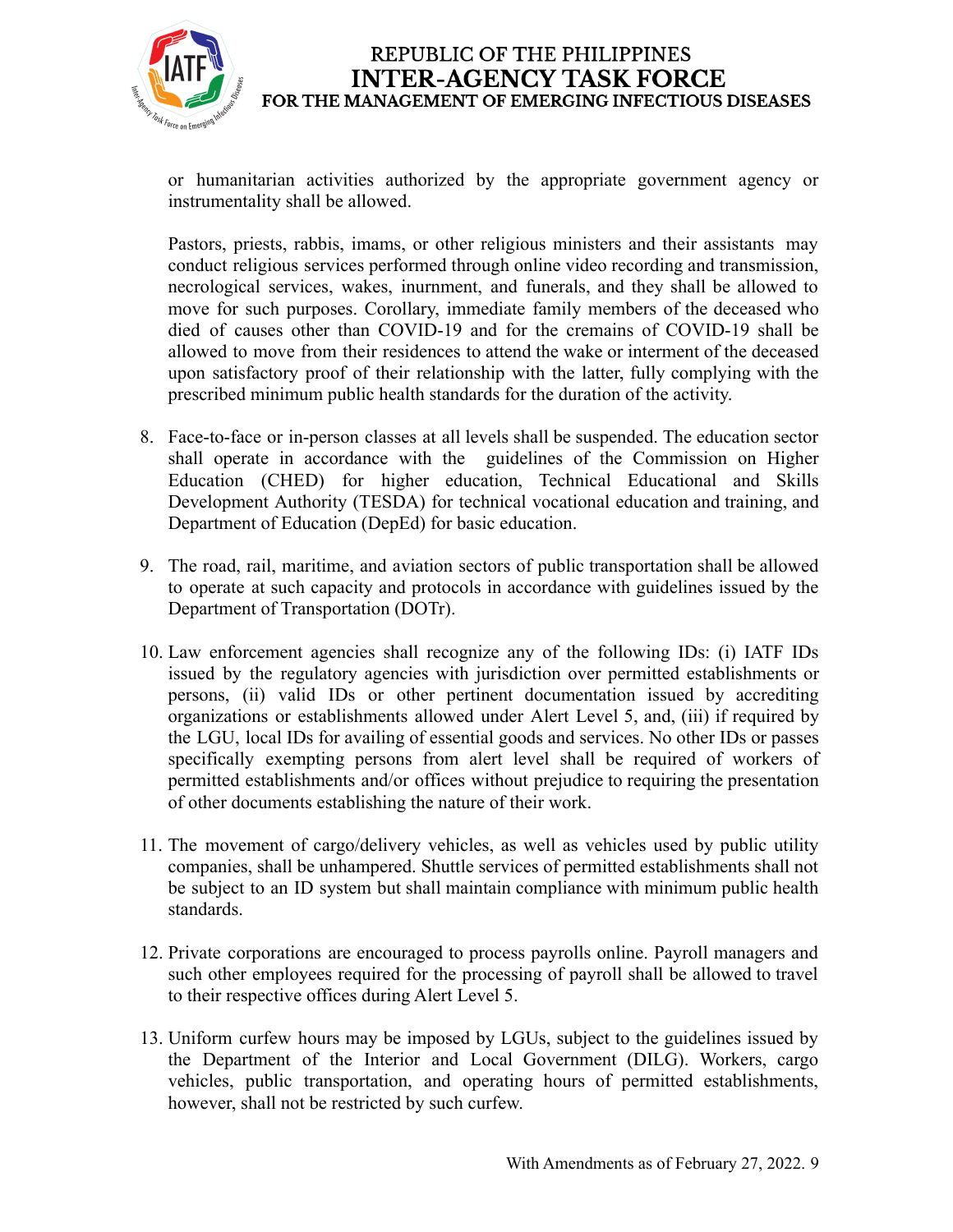

14. (a) The movement of the following authorized persons outside their residences (APOR), by land, sea, or air, within and across areas placed under Alert Level 5 shall be allowed: (1) health and emergency frontline services and uniformed personnel, (2) government officials and employees on official travel, (3) duly-authorized humanitarian assistance actors (HAAs), especially those transporting medical supplies and laboratory specimens related to COVID-19, and other relief and humanitarian assistance, (4) persons traveling for medical or humanitarian reasons, and those leaving their residence to be vaccinated (with proof of schedule), and persons availing of DFA consular services (with confirmed appointments), (5) persons going to and from the airport including Overseas Filipino Workers (OFWs) carrying Overseas Employment Certificates, (6) any person whose purpose of travel is for a work, business, or activity that is also permitted in areas under Alert Level 5, and (7) public utility vehicle operators. The PNP shall be authorized to promulgate and regularly update the list of APORs. Authorized shuttle services shall be allowed to travel within and across areas placed under Alert Level 5, with priority given to persons rendering health and emergency frontline services.

**SECTION [3] GUIDELINES FOR AREAS UNDER ALERT LEVEL 4.** The following protocols shall be observed in areas placed under Alert Level 4, except for portions thereof under granular lockdown:

- 1. Intrazonal and interzonal travel shall be allowed subject to the reasonable regulations of the LGU of destination, except for those (i) below eighteen (18) years of age, and (ii) belonging to the vulnerable population, namely, those who are over sixty-five (65) years of age, those with immunodeficiencies, comorbidities, or other health risks, and pregnant women, provided that:
	- a. Those below eighteen (18) years of age, and those belonging to the vulnerable population, shall be allowed access to obtain essential goods and services, or for work in permitted industries and offices in accordance with existing labor laws, rules, and regulations.
	- b. Fully vaccinated individuals belonging to the vulnerable population and those below eighteen (18) years of age shall be allowed to participate in the following activities:
		- i. Specialized markets of the Department of Tourism such as Point-to-Point Travel subject to the reasonable regulations of the LGU of destination, and *Staycations*; and
		- ii. Individual outdoor exercises even beyond the general area of their respective residences. Provided that, the minimum public health standards and precautions such as the wearing of face masks and the maintenance of social distancing protocols are observed.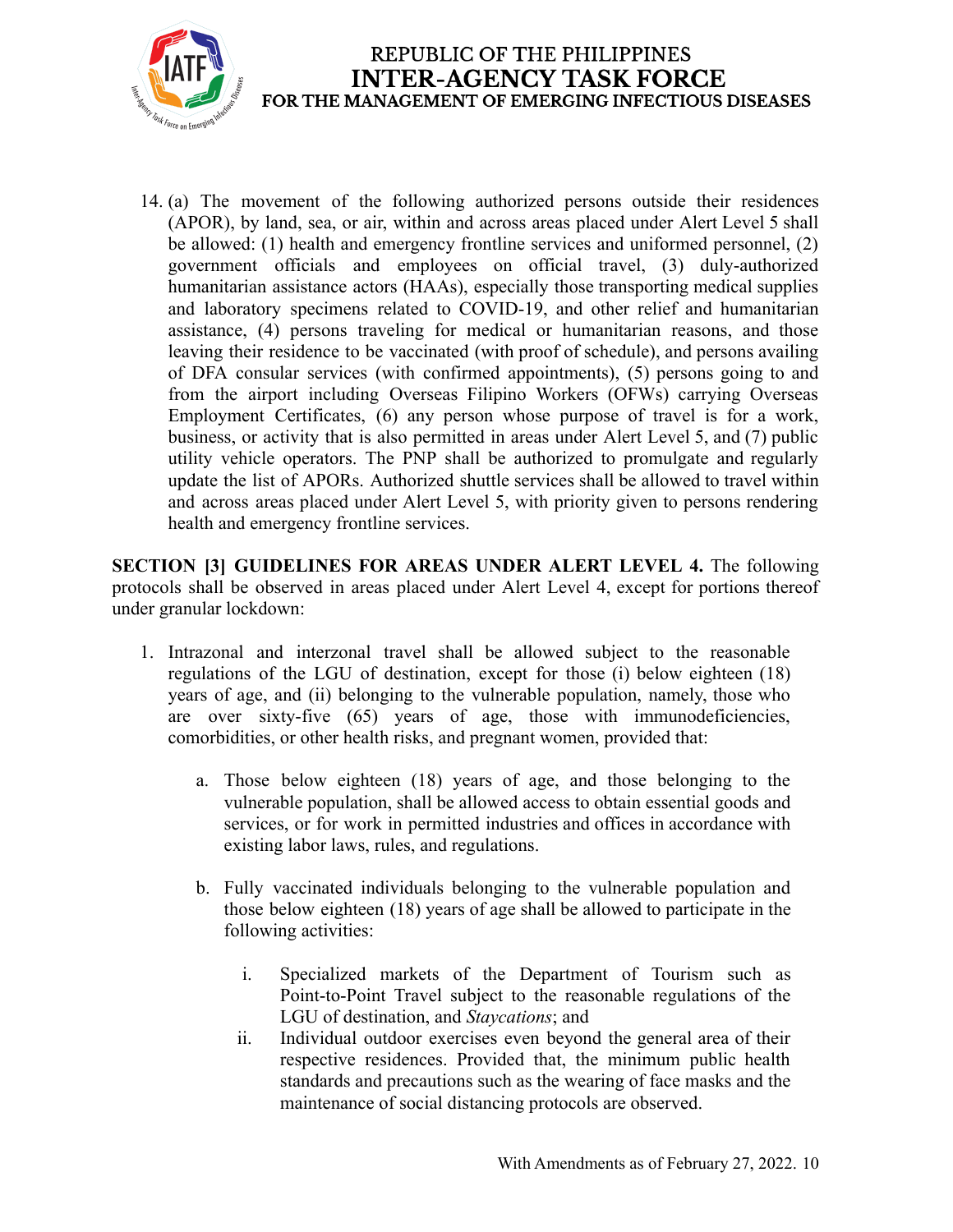

- 2. Fully vaccinated individuals, including those belonging to the vulnerable population, may participate in the permitted activities under this Section.
- 3. The following establishments and/or activities characterized as high-risk for transmission **shall not be allowed to operate**, **or be undertaken** in areas classified under Alert Level 4:
	- a. Face to face or in-person classes for basic education, except those approved by the IATF and/or the Office of the President;
	- b. Face-to-face or in-person classes for higher education or for technical, vocational education and training, except those approved by the IATF and/or the Office of the President;
	- c. All contact sports, whether indoor or outdoor;
	- d. Cinemas and movie houses;
	- e. Funfairs/*peryas* and kid amusement industries such as playgrounds, playroom, and kiddie rides;
	- f. Venues with live voice or wind-instrument performers and audiences such as in karaoke bars, bars, clubs, concert halls, and theaters;
	- g. Casinos, horse racing, cockfighting and operation of cockpits, lottery and betting shops, and other gaming establishments except as may be authorized by the IATF or the Office of the President; and
	- h. Gatherings in residences with individuals not belonging to the same household.
- 4. The following establishments, or activities, shall be allowed to operate, or be undertaken at a **maximum of 10% indoor venue capacity for fully vaccinated individuals only and 30% outdoor venue capacity provided that they have been issued a Safety Seal Certification**. Provided further, that all on-site workers/employees of these establishments, or organizers of activities are fully vaccinated against COVID-19 and minimum public health standards shall be strictly maintained. Provided further still, that there is no objection from the LGU where these activities may take place:
	- a. Venues for meetings, incentives, conferences, and exhibitions (MICE);
	- b. Permitted venues for social events such as parties, wedding receptions, engagement parties, wedding anniversaries, debut and birthday parties, family reunions, and bridal or baby showers;
	- c. Visitor or tourist attractions such as libraries, archives, museums, galleries, exhibits, parks, plazas, public gardens, scenic viewpoints or overlooks, and the like;
	- d. Amusement parks and theme parks; and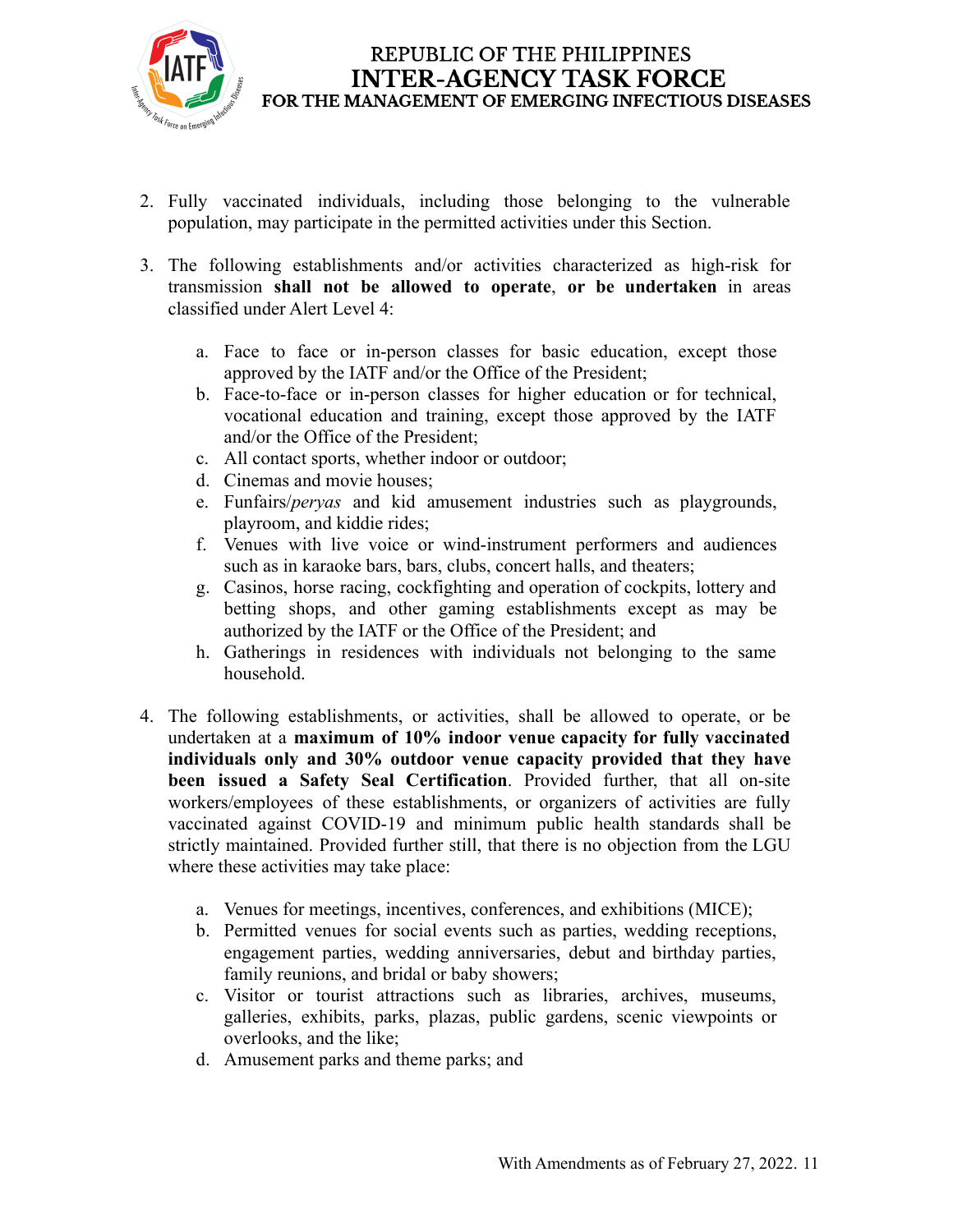

- e. Recreational venues such as internet cafes, billiard halls, amusement arcades, bowling alleys, skating rinks, archery halls, swimming pools, and similar venues.
- 5. The following establishments, or activities, shall be allowed to operate, or be undertaken at a **maximum of 10% indoor venue capacity for fully vaccinated individuals only and 30% outdoor venue capacity**. Provided that all on-site workers/employees of these establishments, or organizers of activities are fully vaccinated against COVID-19 and minimum public health standards shall be strictly maintained. Provided further, that there is no objection from the LGU where these activities may take place:
	- a. In-person religious gatherings. Provided that gatherings shall be limited to the conduct of religious worship and/or service, and processions and other similar mobile religious gatherings shall not be allowed. Provided further, that pastors, priests, rabbis, imams, or other religious ministers and the assistants of these religious congregations have been fully vaccinated;
	- b. Licensure or entrance/qualifying examinations administered by their respective government agency, and specialty examinations authorized by the IATF subject to the health and safety guidelines as approved by the IATF;
	- c. Dine-in services in food preparation establishments such as kiosks, commissaries, restaurants, and eateries, subject to DTI sector-specific protocols;
	- d. Personal care establishments such as barbershops, hair spas, hair salons, and nail spas, and those offering aesthetic/cosmetic services or procedures, make-up services, salons, spas, reflexology, and other similar procedures including home service options, subject to the sector-specific protocols of the DTI;
	- e. Fitness studios, gyms, and venues for non-contact exercise and sports, subject to DTI sector-specific protocols. Provided that patrons/clients and workers/employees wear face masks at all times and that no group activities are conducted; and,
	- f. Film, music, and television production, subject to the joint guidelines as may be issued by the DTI, Department of Labor and Employment (DOLE), and the DOH.
- 6. Gatherings for necrological services, wakes, inurnment, funerals for those who died of causes other than COVID-19, and for the cremains of the COVID-19 deceased, shall be allowed, provided that the same shall be limited to immediate family members, upon satisfactory proof of their relationship with the deceased and with full compliance with the prescribed minimum public health standards.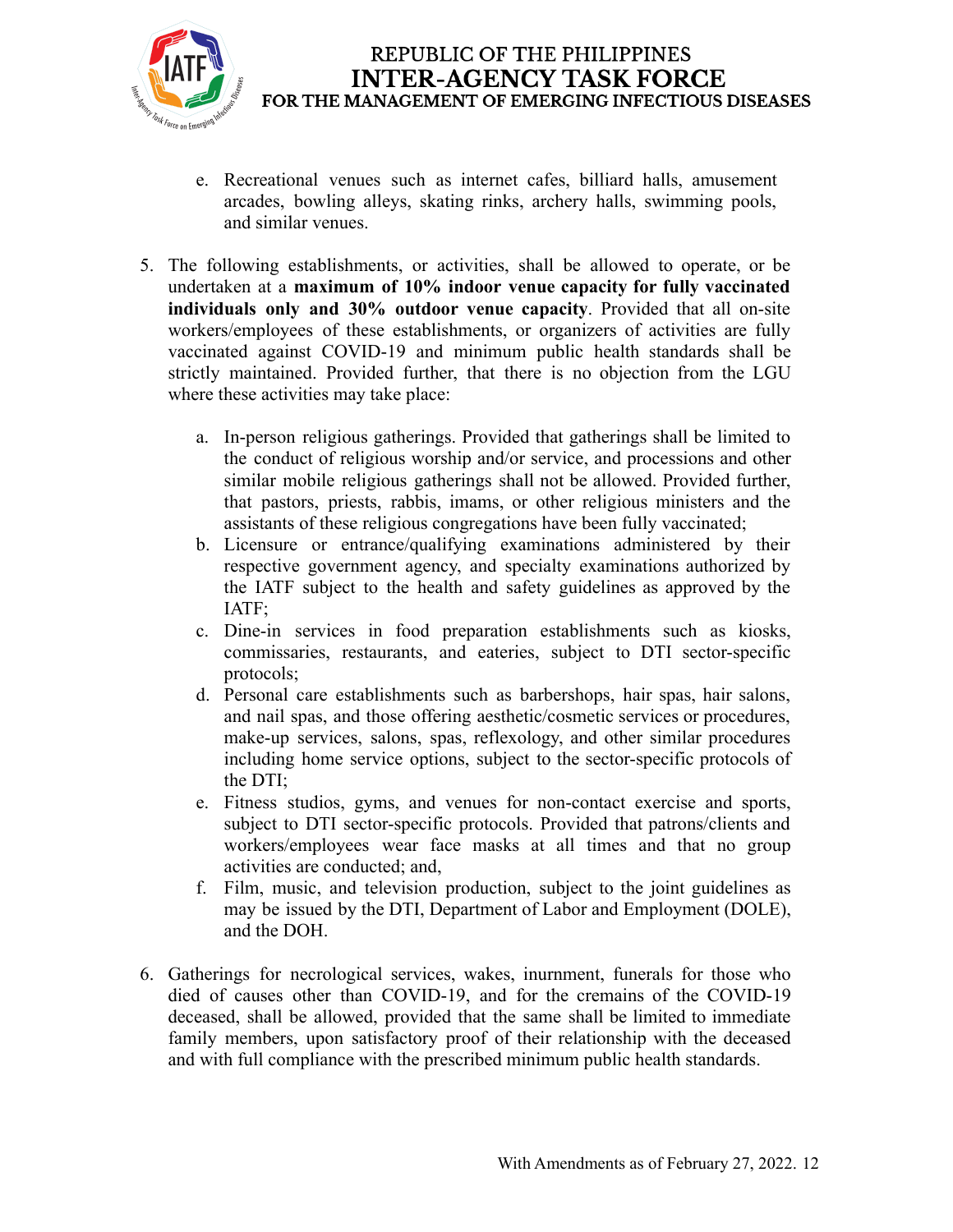

7. Agencies and instrumentalities of the government shall remain to be fully operational and shall adhere to at least a 40% on-site workforce. Those assigned to work off-site shall be subject to alternative work arrangements as approved by the head of agency in accordance with the relevant rules and regulations issued by the Civil Service Commission (CSC). Heads of agencies providing health and emergency frontline services, laboratory and testing services, border control, or other critical services shall operate at a workforce beyond the minimum as may be necessary to deliver their mandates.

**SECTION [4] GUIDELINES FOR AREAS UNDER ALERT LEVEL 3**. The following protocols shall be observed in areas placed under Alert Level 3, except for portions thereof under granular lockdown:

- 1. Intrazonal and interzonal movement shall be allowed. However, reasonable restrictions may be imposed by the LGUs, which should not be stricter as those prescribed under higher alert levels and subject to the oversight, monitoring, and evaluation of their respective RIATF. Provided, that those below eighteen (18) years of age, and those belonging to the vulnerable population, shall be allowed access to obtain essential goods and services, or for work in permitted industries and offices in accordance with existing labor laws, rules, and regulations. Individual outdoor exercises shall also be allowed for all ages regardless of comorbidities or vaccination status.
- 2. The following establishments and/or activities characterized as high-risk for transmission shall **not be allowed to operate, or be undertaken** in areas classified under Alert Level 3:
	- a. Face to face or in-person classes for basic education, except those previously approved by the IATF and/or the Office of the President;
	- b. Contact sports, except those conducted under a bubble-type setup as provided for under relevant guidelines adopted by the IATF, Games and Amusement Board, and Philippine Sports Commission, and approved by the LGU where such games shall be held;
	- c. Funfairs/*peryas* and kid amusement industries such as playgrounds, playroom, and kiddie rides;
	- d. Venues with live voice or wind-instrument performers and audiences such as in karaoke bars, clubs, concert halls, and theaters;
	- e. Casinos, horse racing, cockfighting and operation of cockpits, lottery and betting shops, and other gaming establishments except as may be authorized by the IATF or the Office of the President; and
	- f. Gatherings in residences with individuals not belonging to the same household.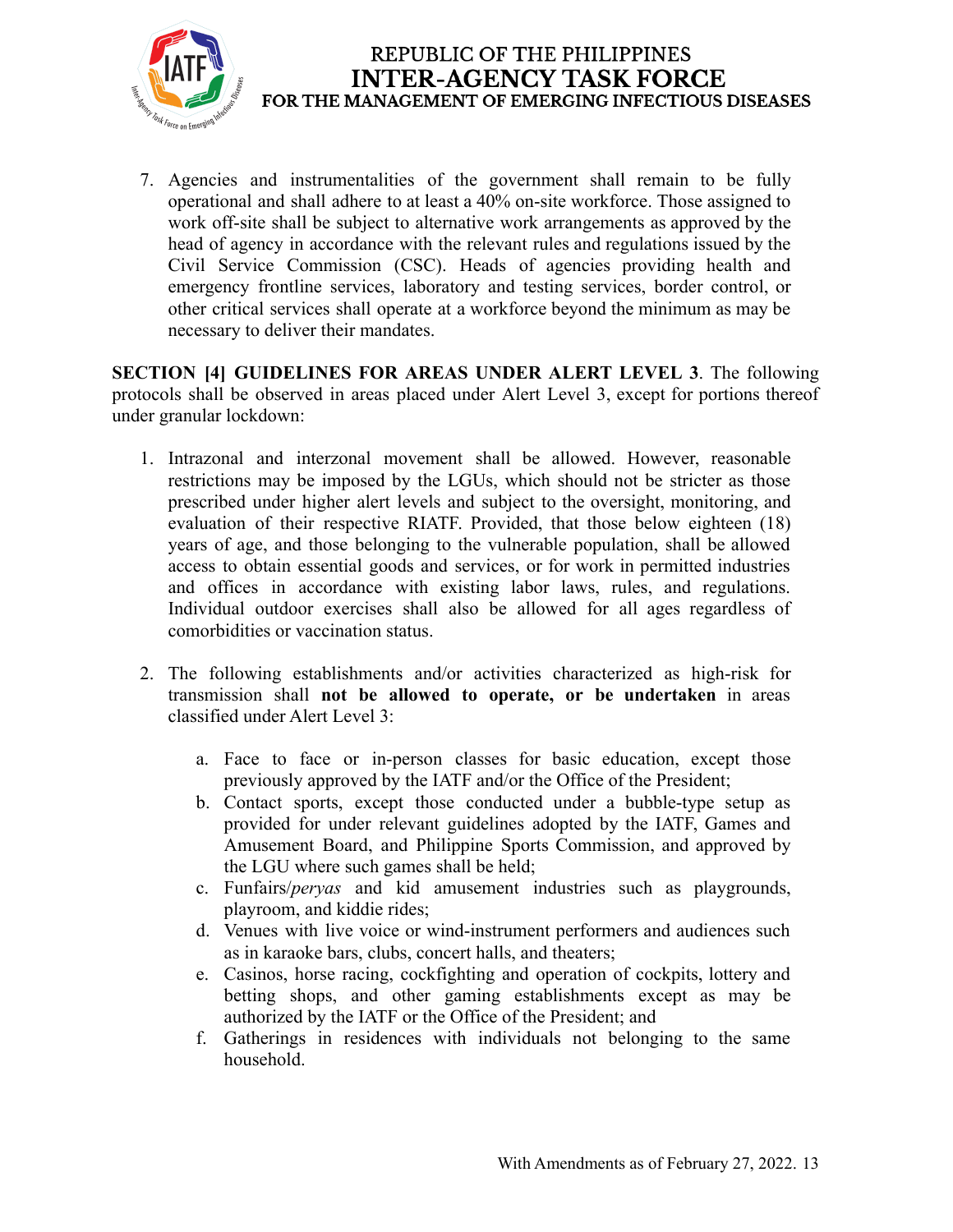

- 3. The following establishments, or activities, shall be allowed to operate or be undertaken at a **maximum of 30% indoor venue capacity for fully vaccinated individuals only and 50% outdoor venue capacity**. Provided that all on-site workers/employees of these establishments, and organizers of activities are fully vaccinated against COVID-19 and MPHS shall be strictly maintained. Provided further, that there is no objection from the LGU where these activities may take place.
	- a. Venues for meetings, incentives, conferences, and exhibitions (MICE);
	- b. Permitted venues for social events such as parties, wedding receptions, engagement parties, wedding anniversaries, debut and birthday parties, family reunions, and bridal or baby showers;
	- c. Visitor or tourist attractions such as libraries, archives, museums, galleries, exhibits, parks, plazas, public gardens, scenic viewpoints or overlooks, and the like;
	- d. Amusement parks or theme parks;
	- e. Recreational venues such as internet cafes, billiard halls, amusement arcades, bowling alleys, skating rinks, archery halls, swimming pools, and similar venues;
	- f. Cinemas and movie houses;
	- g. Limited face-to-face or in-person classes for higher education and for technical-vocational education and training;
	- h. In-person religious gatherings; gatherings for necrological services, wakes, inurnment, and funerals for those who died of causes other than COVID-19 and for the cremains of the COVID-19 deceased;
	- i. Licensure or entrance/qualifying examinations administered by their respective government agency, and specialty examinations authorized by the IATF subject to the health and safety guidelines as approved by the IATF;
	- j. Dine-in services in food preparation establishments such as kiosks, commissaries, restaurants, and eateries, subject to DTI sector-specific protocols;
	- k. Personal care establishments such as barbershops, hair spas, hair salons, and nail spas, and those offering aesthetic/cosmetic services or procedures, make-up services, salons, spas, reflexology, and other similar procedures including home service options, subject to the sector-specific protocols of the DTI;
	- l. Fitness studios, gyms, and venues for non-contact exercise and sports, subject to DTI sector-specific protocols. Provided that patrons/clients and workers/employees wear face masks at all times and that no group activities are conducted; and
	- m. Film, music, and television production, subject to the joint guidelines as may be issued by the DTI, DOLE, and the DOH.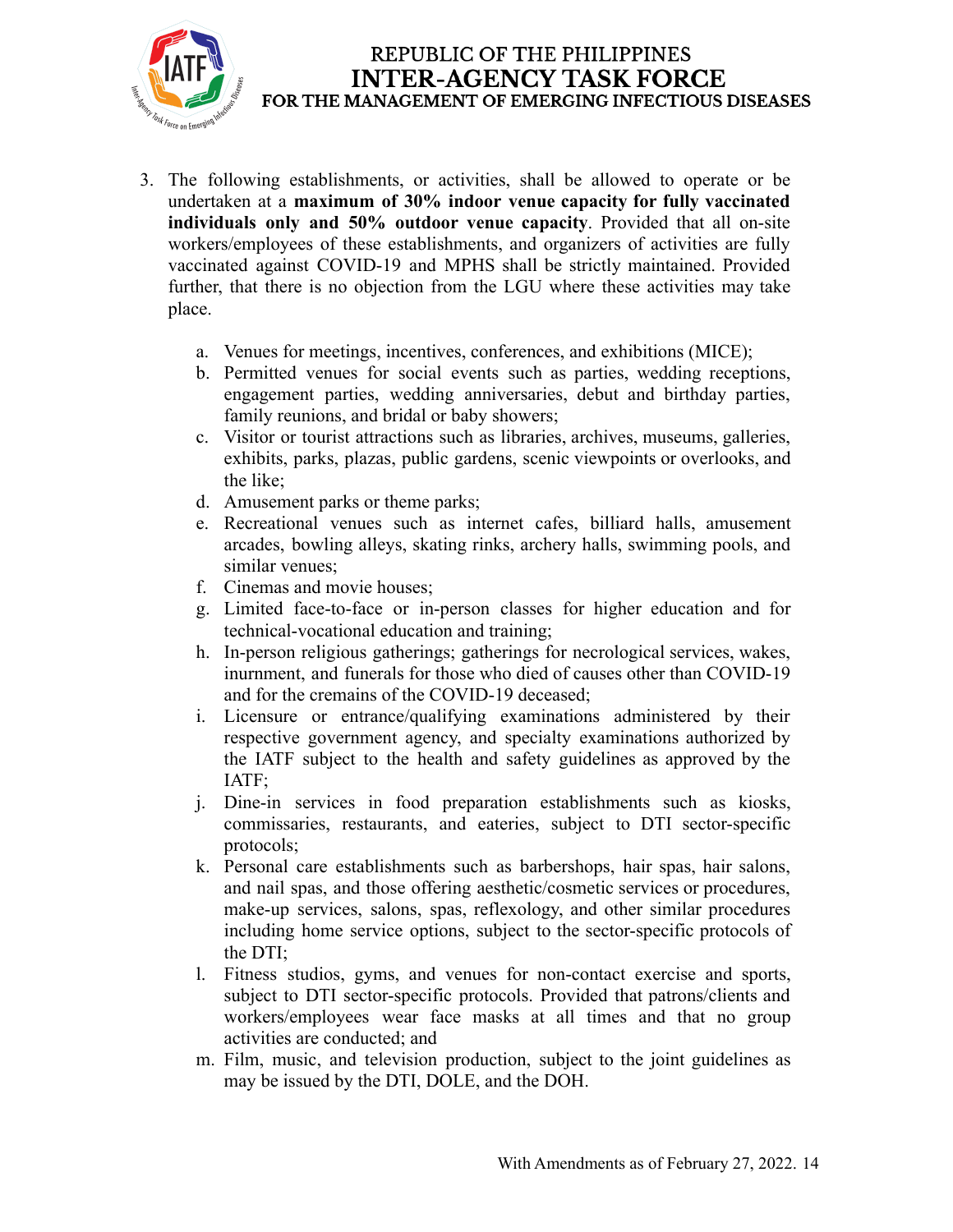

4. Agencies and instrumentalities of the government shall remain to be fully operational and shall adhere to at least a 60% on-site workforce. Those assigned to work off-site shall be subject to alternative work arrangements as approved by the head of agency in accordance with the relevant rules and regulations issued by the Civil Service Commission (CSC). Heads of agencies providing health and emergency frontline services, laboratory and testing services, border control, or other critical services shall operate at a workforce beyond the minimum as may be necessary to deliver their mandates.

**SECTION [5] GUIDELINES FOR AREAS UNDER ALERT LEVEL 2**. The following protocols shall be observed in areas placed under Alert Level 2, except for portions thereof under granular lockdown:

- 1. Intrazonal and interzonal movement shall be allowed. However, reasonable restrictions may be imposed by the LGUs, which should not be stricter as those prescribed under higher alert levels and subject to the oversight, monitoring, and evaluation of their respective RIATF.
- 2. Casinos, horse racing, cockfighting and operation of cockpits, lottery and betting shops, and other gaming establishments shall **not be allowed to operate, or be undertaken** in areas classified under Alert Level 2 except as may be authorized by the IATF or the Office of the President.
- 3. The following establishments, or activities, shall be allowed to operate, or be undertaken at a **maximum of 50% indoor venue capacity for fully vaccinated individuals and those below 18 years of age, even if unvaccinated, and 70% outdoor venue capacity**. Provided, that all on-site workers/employees of these establishments, or organizers of activities are fully vaccinated against COVID-19 and MPHS shall be strictly maintained. Provided further, that there is no objection from the LGU where these activities may take place.
	- a. Venues for meetings, incentives, conferences, and exhibitions (MICE);
	- b. Permitted venues for social events such as parties, wedding receptions, engagement parties, wedding anniversaries, debut and birthday parties, family reunions, and bridal or baby showers;
	- c. Visitor or tourist attractions such as libraries, archives, museums, galleries, exhibits, parks, plazas, public gardens, scenic viewpoints or overlooks, and the like;
	- d. Amusement parks or theme parks;
	- e. Recreational venues such as internet cafes, billiard halls, amusement arcades, bowling alleys, skating rinks, archery halls, swimming pools, and similar venues;
	- f. Cinemas and movie houses;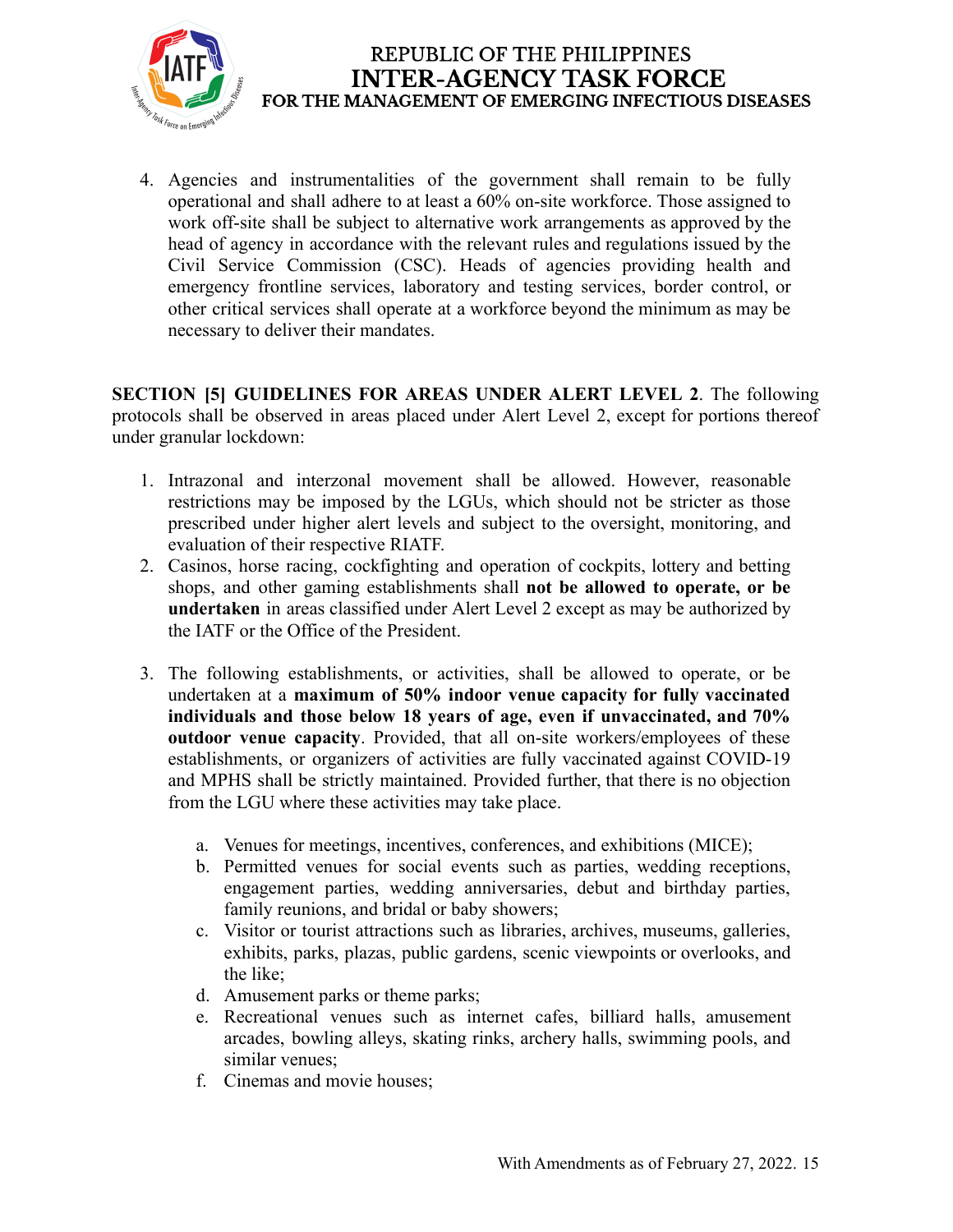

- g. Limited face-to-face or in-person classes for basic education subject to prior approval of the Office of the President;
- h. Limited face-to-face or in-person classes for higher education and for technical-vocational education and training;
- i. In-person religious gatherings; gatherings for necrological services, wakes, inurnment, and funerals for those who died of causes other than COVID-19 and for the cremains of the COVID-19 deceased;
- j. Licensure or entrance/qualifying examinations administered by their respective government agency, and specialty examinations authorized by the IATF subject to the health and safety guidelines as approved by the IATF;
- k. Dine-in services of food preparation establishments such as kiosks, commissaries, restaurants, and eateries, subject to DTI sector-specific protocols;
- l. Personal care establishments such as barbershops, hair spas, hair salons, and nail spas, and those offering aesthetic/cosmetic services or procedures, make-up services, salons, spas, reflexology, and other similar procedures including home service options, subject to the sector-specific protocols of the DTI;
- m. Fitness studios, gyms, and venues for individual non-contact exercise and sports; Provided that patrons/clients and workers/employees wear face masks at all times and subject to DTI sector-specific protocols.
- n. Film, music, and television production subject to the joint guidelines as may be issued by the DTI, DOLE, and the DOH;
- o. Contact sports approved by the LGU where such games shall be held;
- p. Funfairs/*peryas* or kid amusement industries such as playgrounds, playroom, and kiddie rides;
- q. Venues with live voice or wind-instrument performers and audiences such as in karaoke bars, clubs, concert halls, and theaters; and
- r. Gatherings in residences with individuals not belonging to the same household.
- 4. Agencies and instrumentalities of the government shall remain to be fully operational and shall adhere to at least a 80% on-site workforce. Those assigned to work off-site shall be subject to alternative work arrangements as approved by the head of agency in accordance with the relevant rules and regulations issued by the Civil Service Commission (CSC). Heads of agencies providing health and emergency frontline services, laboratory and testing services, border control, or other critical services shall operate at a workforce beyond the minimum as may be necessary to deliver their mandates.

**SECTION [6] GUIDELINES FOR AREAS UNDER ALERT LEVEL 1.** The following protocols shall be observed in areas placed under Alert Level 1, except for portions thereof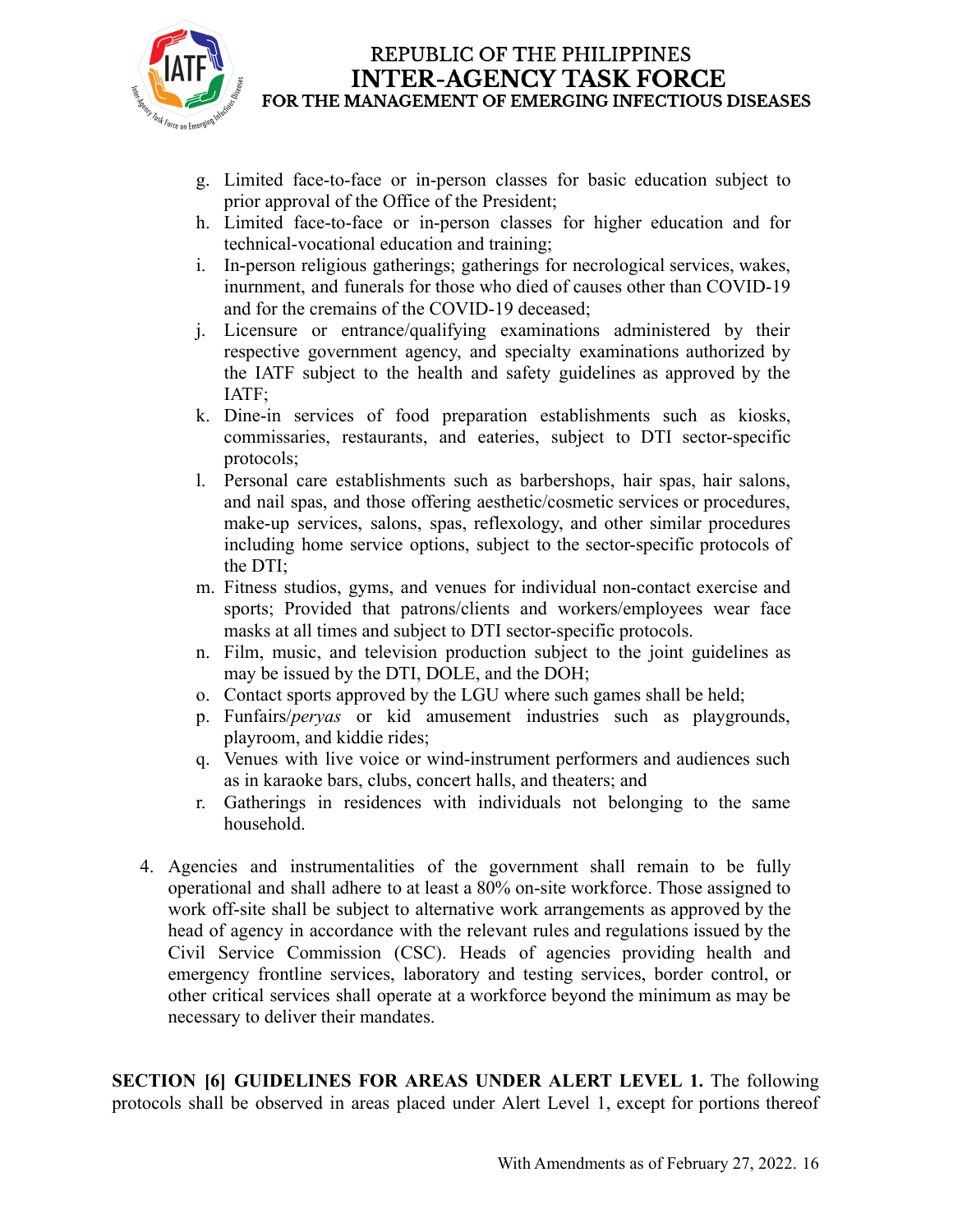

under granular lockdown, and without prejudice to the minimum public health standards and health and safety protocols issued by national government agencies specific to their sector:

## **I. PREVENT**

- A. All health facilities shall implement the necessary and appropriate engineering and administrative controls, and use appropriate personal protective equipment in accordance with the latest Infection Prevention & Control (IPC) guidelines for health facilities.
- B. All public and private establishments, organizers of events, and local governments shall implement the following protocols:

## 1. **Administrative controls**.

- a. All private offices and workplaces, including public and private construction sites, may operate at full 100% capacity (consistent with national issuances on vaccination requirements for on-site work). However, they may continue to provide flexible and alternative work arrangements as deemed appropriate based on function or individual risk.
- b. Agencies and instrumentalities of the government shall adhere to 100% on-site workforce. Off-site work shall be under such work arrangements subject to relevant rules and regulations issued by the Civil Service Commission and the Office of the President.
- c. Public transportation in areas under Alert Level 1 shall be at full seating capacity. For intrazonal and interzonal travels involving public land transportation between an area with a higher alert level classification and an area under Alert Level 1, the passenger capacity shall be that which has the lower passenger capacity rate between the point of origin and point of destination. For aviation, maritime and rail public transport operating in and out of Alert Levels 1 areas, the passenger capacity will be at 100%. The use of acrylic and/or plastic dividers shall not be required. The use of the Safe, Swift and Smart Passage (S-PaSS) travel management system shall likewise not be required for interzonal travel to areas under Alert Level 1.
- d. Designate a Safety and Health Officer/s who shall ensure, monitor, and evaluate proper implementation and strict observance of the minimum public health standards.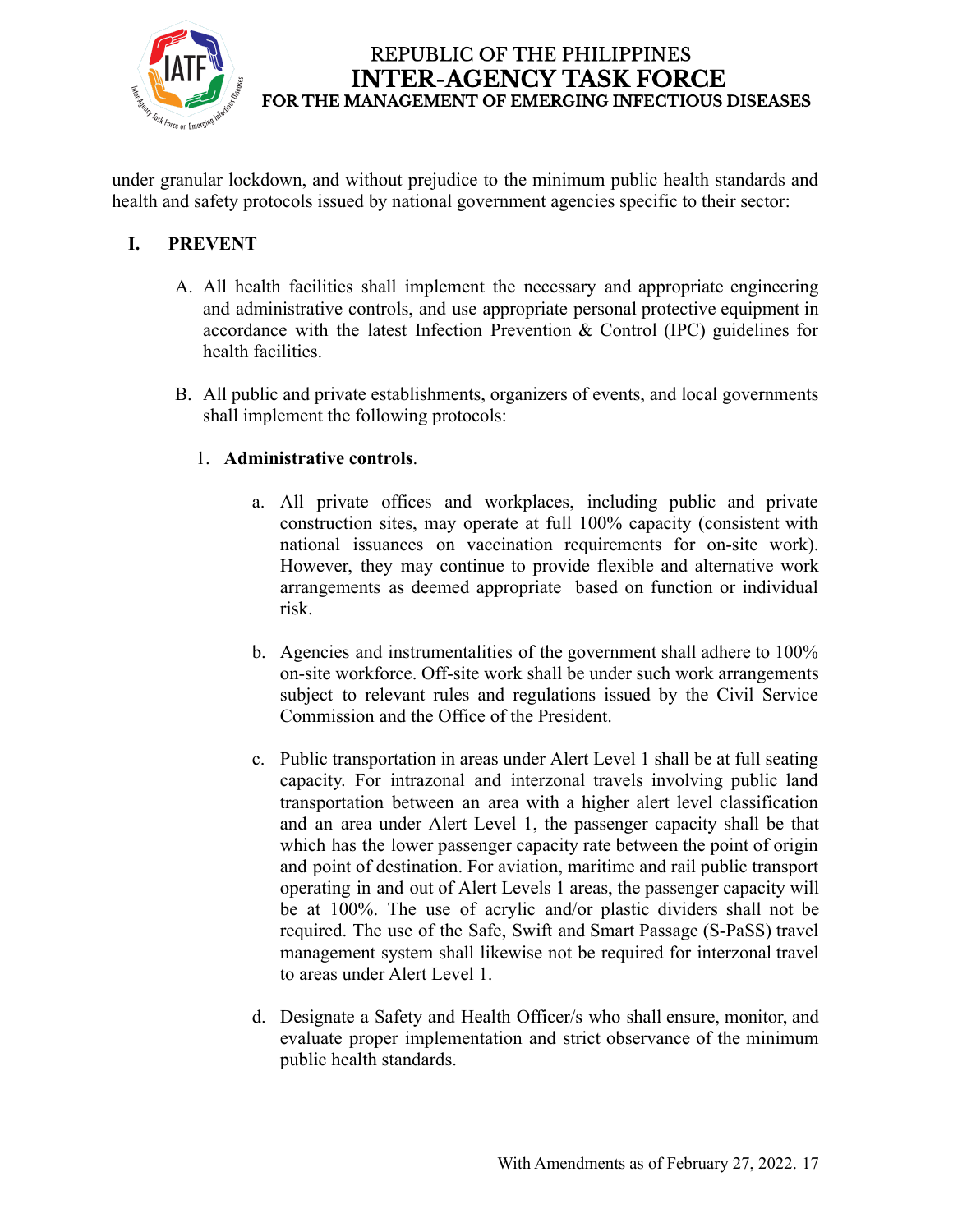

- e. Prepare a contingency plan for the establishment which shall include coordination with the local government and health care provider networks, management of staff and visitors with COVID-19 symptoms, processes for establishment lockdown and disinfection, and alternative processes in case of escalation of Alert Level status.
- f. Regularly disinfect high-risk areas such as but not limited to areas for gatherings, highly touched surfaces, and frequently visited areas such as entrance and exit points, restrooms, hallways, elevators using Food and Drug Administration (FDA)- approved disinfectants.
- g. National government agencies and local government units endeavor to include health and safety in routine assessments to be conducted regularly.

## 2. **Engineering controls**.

- a. Ensure adequate air exchange and ventilation, consistent with Department of Labor and Employment (DOLE) Department Order No. 224-21 *Guidelines on Ventilation for Workplaces and Public Transport to Prevent and Control the Spread of COVID-19, viz*:
	- i. Ensure adequate air quality and ventilation, to wit:
		- 1. If possible, windows shall be open;
		- Ensure that nearby spaces of open windows are free from toxic gases and pollutants;

Whether windows may or may not be opened, supply-only ventilation fans (i.e, floor, table top, pedestal fans) are provided and should be placed where air flow from these fans shall not be from person to person;

- 2. Exhaust fans should be continuously operating while there are occupants in the area;
- 3. Additional exhaust fans may be added to improve air exchange to achieve at least 6 air changes per hour; increasing the number of exhaust fans can increase the number of air changes per hour;
- 4. If possible, establishments are highly encouraged to conduct the following air quality measurements: Air Change per hour -recommend at least 6 air changes per hour; and/or
- 5. Carbon Dioxide (CO2) Levels: recommend less than 1000 parts per million or ppm.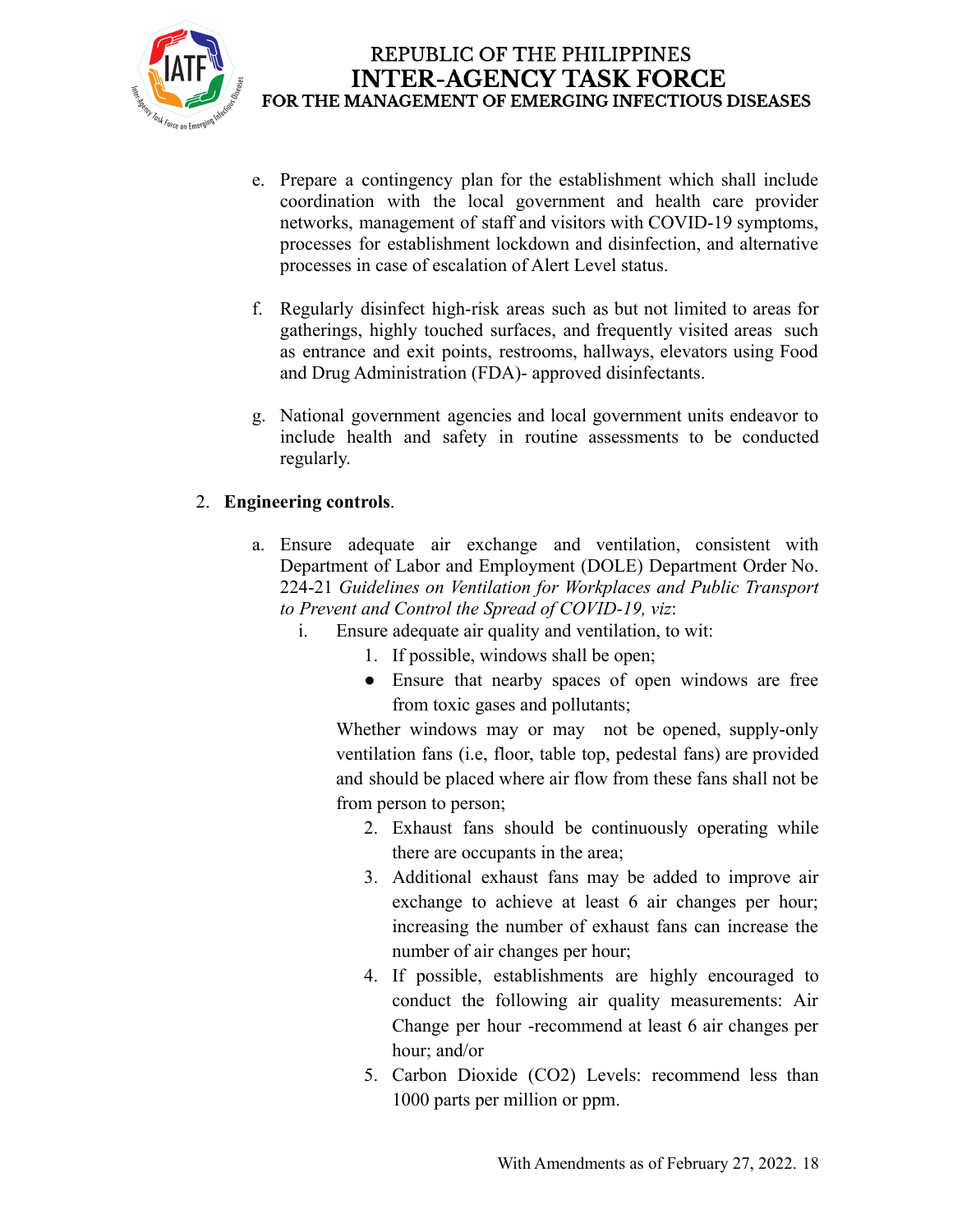

- 6. Air ducts of HVAC systems should be maintained and cleaned regularly as determined by the safety officer or technical expert.
- b. All land-based transport terminals are to ensure the compliance to sanitary standards, among others, that are set in accordance with Republic Act No. 11311 otherwise known as An Act to Improve Land Transportation Terminals, Stations, Stops, Rest Areas and Roll-On/Roll-Off Terminals, Appropriating Funds Therefor and for Other Purposes, and its Implementing Rules and Regulations.
- c. Install structures enabling active transportation (e.g. bike racks).
- d. Maintain smoke-free and vape-free environment.
- e. Support mental, and psychosocial needs, especially of vulnerable groups.
- f. Make available context-specific and localized health and safety education materials.
- g. Set up a mechanism for provision of care and referral for patients with symptoms or other emergency health conditions.
- h. Install/maintain hand hygiene and sanitation facilities with the following:
	- i. Adequate and safe water supply
	- ii. Hand washing station or sink
	- iii. Soap and water or 70% Isopropyl (or Ethyl) Alcohol
	- iv. Hands-free trash receptacles
- i. Install visual cues or signages on mask wearing, hand hygiene, DOH hotlines, and other health and safety reminders (resources downloadable from [www.healthypilipinas.ph\)](http://www.healthypilipinas.ph).
- j. Promote and incentivize use of interventions that ensure health and safety in all establishments, such as:
	- i. Using outdoor spaces or having outdoor options
	- ii. Ensure adequate air quality and ventilation, as specified for under Par.  $B(2)(a)(i)$  above.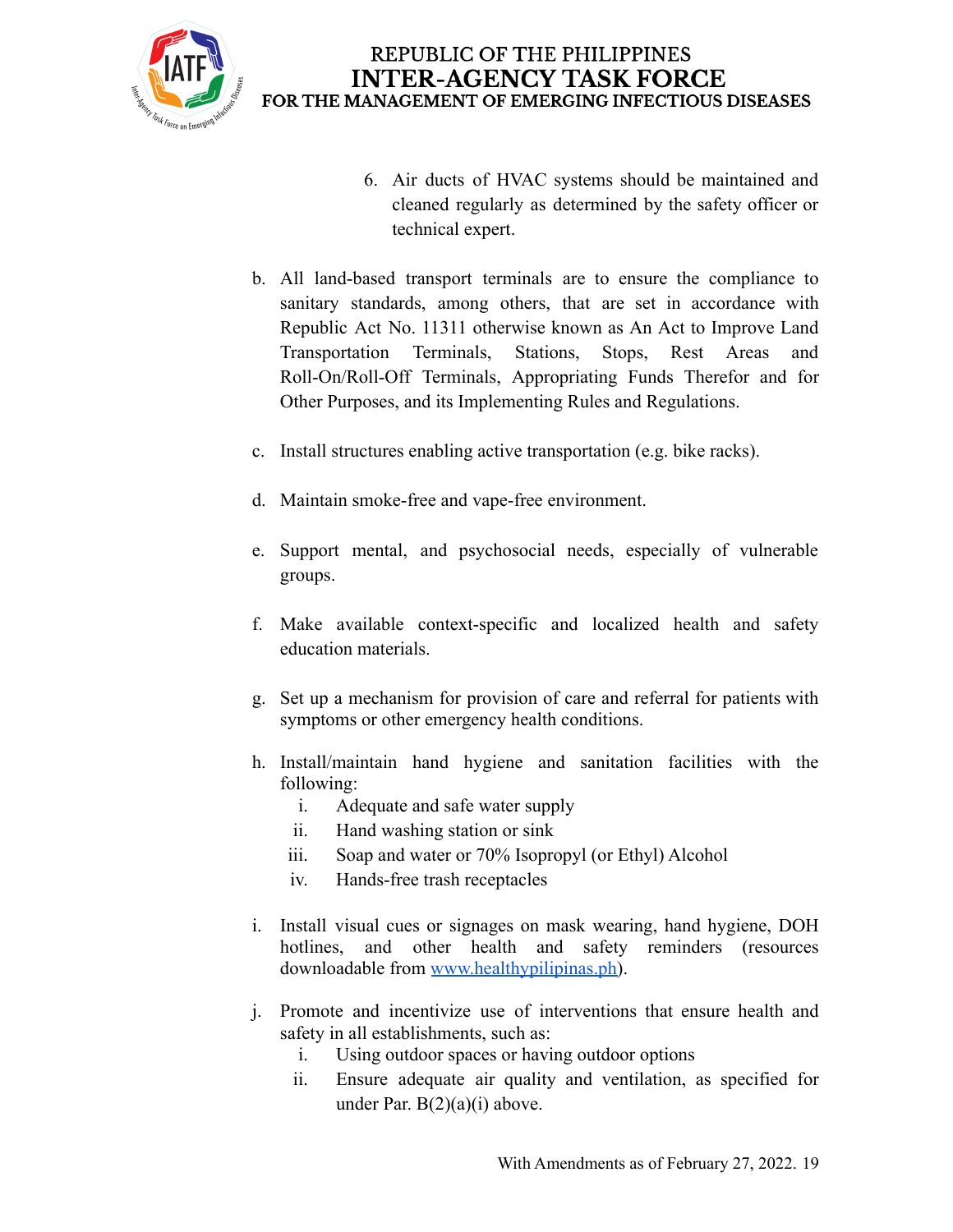

- k. The use of foot baths, disinfection tents, misting chambers, or sanitation booths for preventing and controlling COVID-19 transmission are **not recommended.** Temperature checking prior to the entry in any establishment may be dispensed with.
- l. The use of plastic/acrylic barriers/dividers are **optional**, as appropriate.
- m. The Safety Seal Certification Program of the national government to mark their compliance with minimum public health standards is optional but all establishments are encouraged to use it as a marketing tool.

### 3. **Wearing of Face Masks**

- a. At all times, well-fitted masks shall be worn properly, whether outdoors or in indoor private or public establishments, including in public transportation by land, air, or sea, except for the following instances:
	- i. Eating and drinking;
	- ii. Participating in team and individual sports in venues where ventilation standards can be maintained;
	- iii. Practicing outdoor sports/exercise activities where physical distance can be maintained.
- b. All establishments shall ensure implementation of national protocols on the proper use, handling, and disposing of appropriate personal protective equipment.

#### **II. DETECT**

#### **A. Contact Tracing**

- 1. Individuals, who have tested positive for COVID-19, shall inform their close contacts to trigger quarantine for unvaccinated close contacts and symptom monitoring for vaccinated close contacts.
- 2. Use of health declaration forms / paper-based contact tracing shall **not be required** for all the agencies and establishments.
- 3. Use of digital contact tracing such as the StaySafe.PH application **is optional** for all the agencies and establishments.
- 4. Establishments/employers will not have to provide a separate report to DOLE for COVID-19. Establishments/Employers should include COVID-19 cases report as part of work accident illness report form.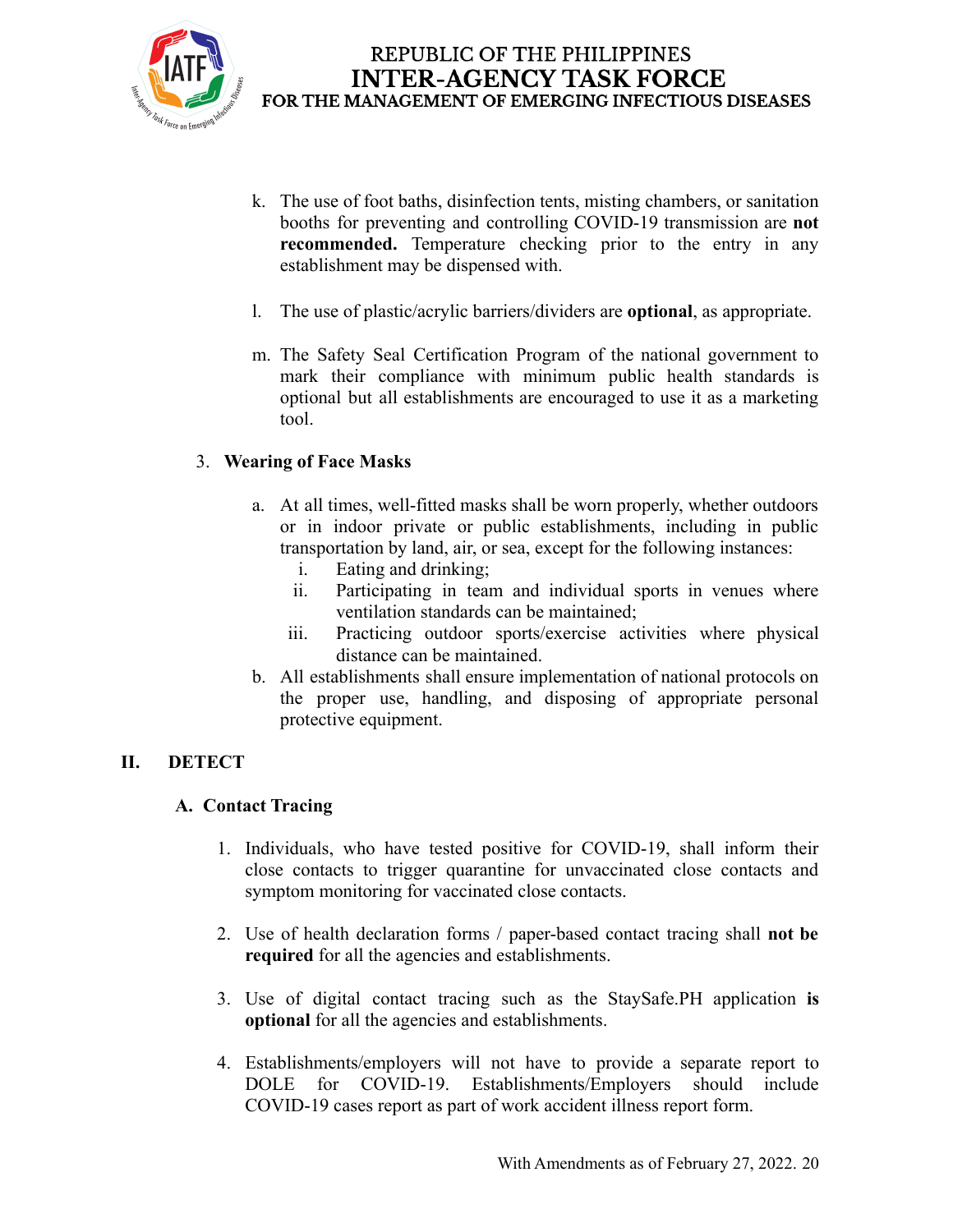

5. COVID-19 reporting to the local epidemiology and surveillance units and the Epidemiology Bureau of the DOH will continue until 31 March 2022, After said period, COVID-19 reporting shall transition to surveillance for selected workplaces which will become sentinel sites. Guidelines for this shall follow.

## **B. Testing Prioritization**

- 1. Implement testing protocols consistent with national guidelines, which may be stricter for individuals who are unvaccinated or have higher exposure risk pursuant to IATF Resolution No. 148-B and No. 149, s. 2021.
- 2. Testing using RT-PCR shall be recommended and prioritized for:
	- a. Priority Groups A2 (persons above 60 years old) and A3 (persons with comorbidities) who are at risk for developing severe disease, especially for instances where the result of testing will affect the clinical management and use of COVID-19 therapeutics.
	- b. Priority Group A1 or healthcare workers for groups at highest risk for infection such as deemed necessary.
- 3. Testing shall be optional for other groups not stated above, including for community level actions wherein case management of probable and confirmed cases remain the same. Specifically:
	- a. Testing shall NOT be recommended for asymptomatic close contacts unless symptoms will develop, and should immediately isolate regardless of test results. Instead, symptom monitoring is recommended. Should testing still be used, testing should be done at least 5 days from the day of last exposure.
	- b. Testing shall NOT be recommended for screening asymptomatic individuals.
- 4. Testing using antigen tests shall be recommended only for symptomatic individuals and in instances wherein RT-PCR is not available, consistent with previously issued guidelines.
- 5. Hospital Infection Prevention and Control Committees (HIPCC) may implement testing protocols in health facilities for health workers and patients based on their assessment of risk and benefit.

## **III. ISOLATE AND QUARANTINE**

A. Updated quarantine protocols for incoming international travelers shall be consistent with IATF Resolution No. 160 A/B (Summary in Annex A).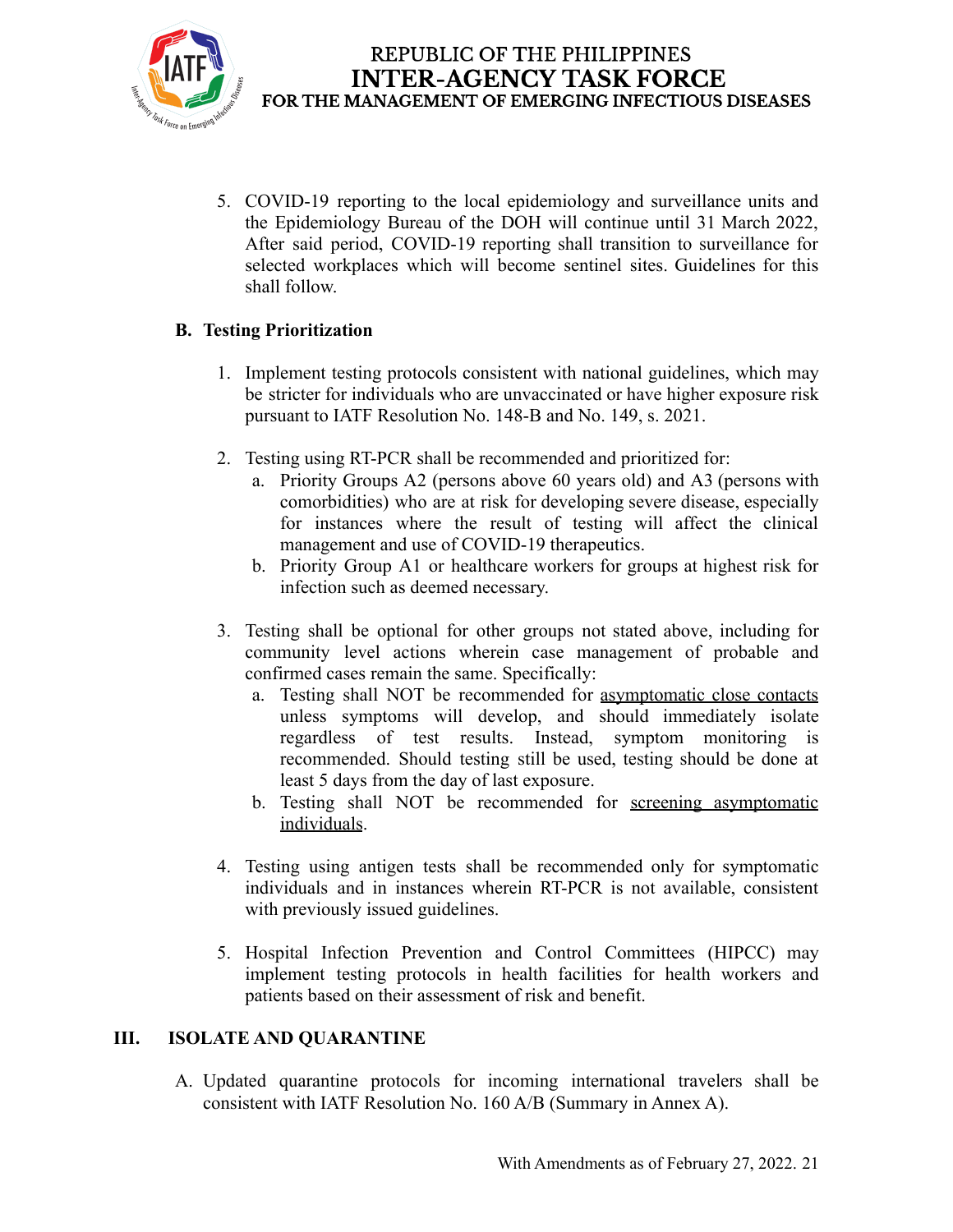

- B. Updated isolation and quarantine protocols for general public & healthcare workers and authorized sectors shall be consistent with DOH Department Memorandum No. **2022-0013** (Summary in Annex B).
- C. Establishments are no longer required to set-up isolation facilities within the workplace.

### **IV. TREAT**

- A. The management of COVID-19 shall be consistent with the latest recommendation from the Philippine COVID-19 Living Recommendations, which can be accessed through this link: <https://www.psmid.org/philippine-covid-19-living-recommendations/>
- B. Close contacts, asymptomatic confirmed cases, and mild to moderate confirmed cases shall be managed at the primary care level (e.g. health centers, private clinics thru face to face or teleconsultation). Health facilities are encouraged to adopt / scale-up telemedicine to facilitate delivery of appropriate health services.
- C. Confirmed cases with severe and critical symptoms shall be managed in the appropriate health care facility.

#### **V. REINTEGRATE**

- A. Isolation can be discontinued upon completion of the recommended isolation period, provided that they do not have fever for at least 24 hours without the use of any antipyretic medications, and shall have improvement of respiratory signs and symptoms.
- B. Repeat tests shall **not be required** for the safe reintegration into the community.
- C. For the purpose of claiming sick leave, health benefits, or other relevant processes wherein the proofs of COVID-19 management are necessary, a medical certification may suffice provided it should include the following minimum information: name of patient, severity of symptoms, diagnosis as probable or confirmed COVID-19, and date of end of quarantine and/or isolation period.
- D. To ensure promotion of their psychosocial well-being, individuals in quarantine and isolation are recommended to maintain and continue lines of communication to family and friends. They may also download the DOH Lusog-Isip Mobile Application for free (available in both Apple store or Google play store) or access the National Center for Mental Health (NCMH) Crisis Hotline or the DOH Regional Helplines for mental health and psychosocial support concerns.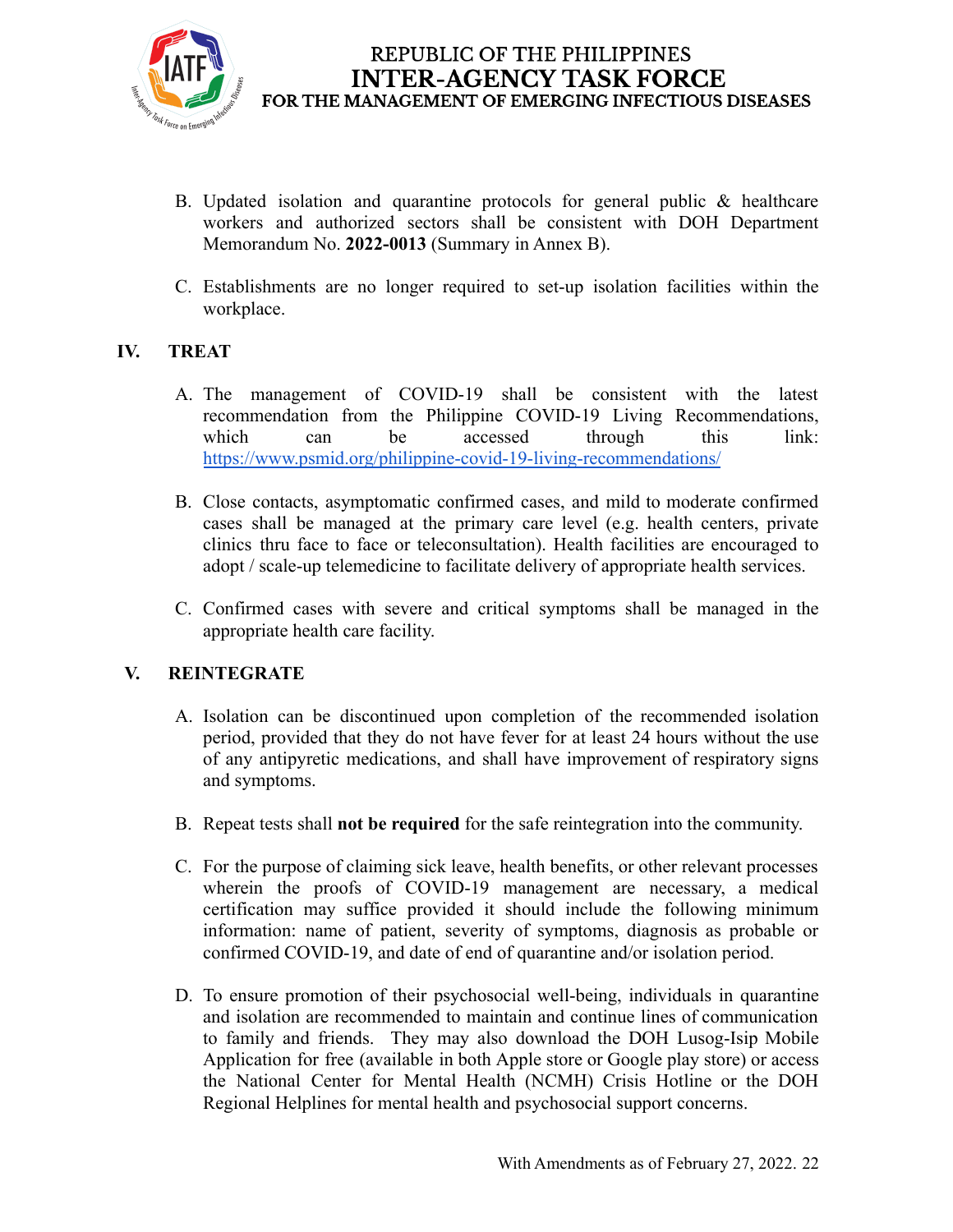

# **VI. VACCINATE**

- A. Individuals eighteen (18) years old and above will be required to present proof of full vaccination before participating in mass gatherings or entry into indoor establishments, such as but not limited to:
	- 1. In-person religious gatherings; gatherings for necrological services, wakes, inurnment, and funerals for those who died of causes other than COVID-19 and for the cremains of the COVID-19 deceased;
	- 2. All indoor dine-in services of food preparation establishments such as kiosks, commissaries, restaurants, and eateries. For outdoor or *al fresco* dining and take out channels, no proof of full vaccination is required;
	- 3. All indoor personal care establishments such as barbershops, hair spas, hair salons, and nail spas, and those offering aesthetic/cosmetic services or procedures, make-up services, salons, spas, reflexology, and other similar procedures including home service options;
	- 4. Fitness studios, gyms, and venues for exercise and sports;
	- 5. All indoor cinemas or movie houses operating at full capacity;
	- 6. Meetings, incentives, conferences, exhibition events, and permitted venues for social events such as parties, wedding receptions, engagement parties, wedding anniversaries, debut and birthday parties, family reunions, and bridal or baby showers ;
	- 7. Venues with live voice or wind-instrument performers and audiences such as in karaoke bars, clubs, concert halls, and theaters;
	- 8. Indoor ancillary establishments in hotels and other accommodation establishments; and
	- 9. Venues for election-related events.

Proof of full vaccination shall be required before entry in the list of establishments identified under the principles of 3C's (Closed, Crowded, and Close Contact) strategy against COVID-19. (See Annex C). Children ages seventeen (17) and below shall not be required to present proof of full vaccination status.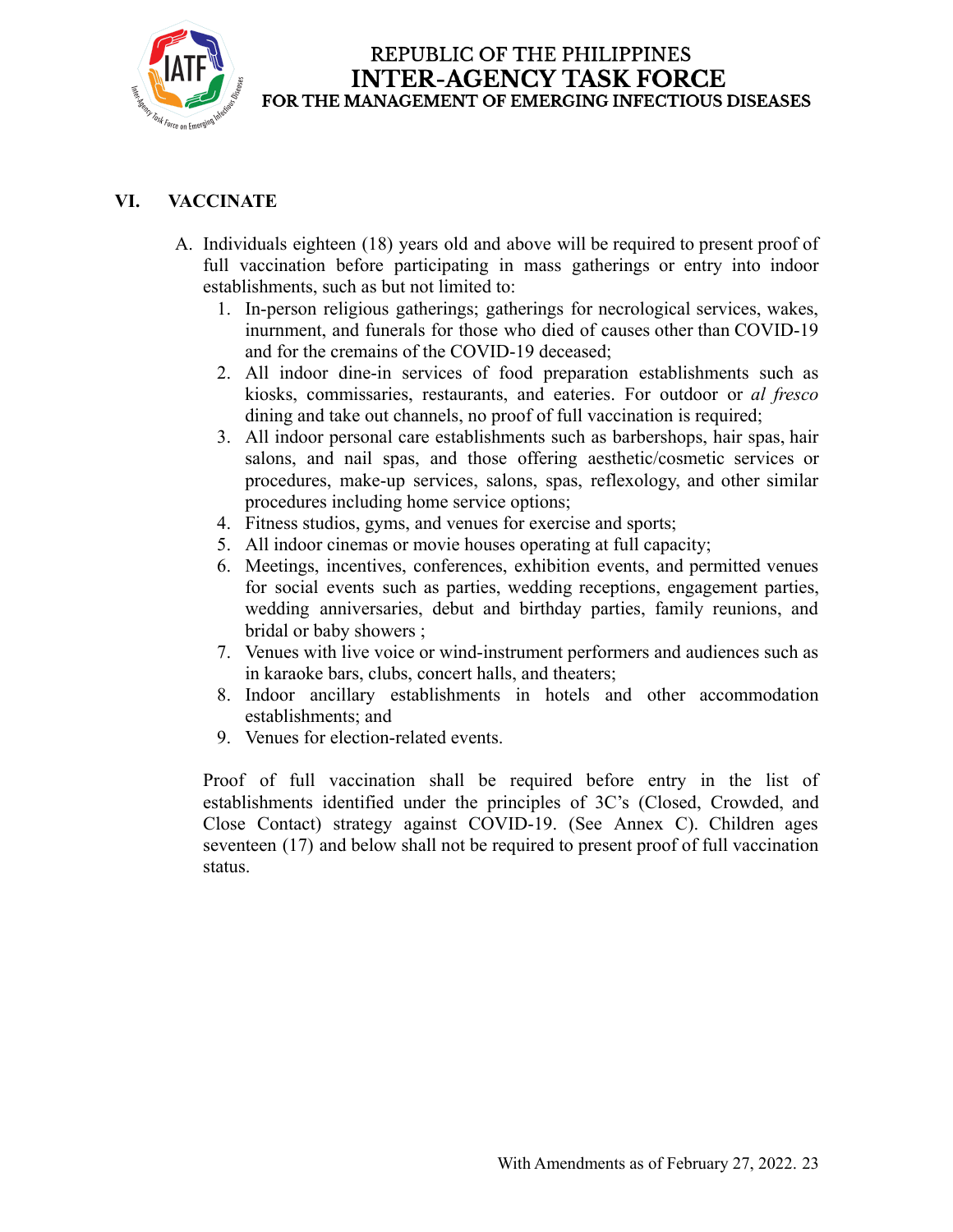

# **PART II**

## **GUIDELINES ON THE IMPLEMENTATION OF GRANULAR LOCKDOWNS**

**Section [1] AUTHORITY TO DECLARE.** The authority to impose granular lockdown shall be given to the city and municipal mayors with respect to their component barangays subject to the concurrence of the Regional Inter-Agency Task Force (RIATF), and individual houses where one household member has been confirmed, residential buildings, streets, blocks, *puroks*, subdivisions, and/or villages within their jurisdiction.

**SECTION [2] PARAMETERS FOR DECLARATION AND IMPLEMENTATION.** The epidemiological parameters in the declaration of a granular lockdown, including specific interventions and activities to be conducted in such areas, shall comply with the National Task Force COVID-19 Memorandum Circular No. 2 dated 15 June 2020 or the Operational Guidelines on the Application of the Zoning Containment Strategy in the Localization of the National Action Plan Against COVID-19 Response.

**SECTION [3] DURATION.** Granular lockdowns shall be for a period of not less than fourteen (14) days.

## **SECTION [4] EFFECTIVITY.**

- 1. Declaration of granular lockdowns by local chief executives shall be provisionally effective immediately and shall include due notice to the RIATF. The RIATF shall immediately act on the said declaration.
- 2. The IATF retains its mandate to impose and/or lift lockdowns on highly urbanized cities and independent component cities.

**SECTION [5] SECURITY.** The Philippine National Police (PNP) shall ensure peace and order at all times. They shall make sure that security protocols are maintained in lockdown areas.

**SECTION [6] MOVEMENT.** The privilege to enter and exit areas under Alert Level 5, granted to Authorized Persons Outside Residences as provided under Par. 14 Part I Section of these Guidelines, shall not apply in areas under granular lockdowns. Only health care workers (HCWs) and non-health personnel working in hospitals, laboratories, dialysis facilities, and community healthcare workers if their institutions are unable to provide accommodation for their personnel, and uniformed personnel tasked to enforce the granular lockdown, shall be allowed to move within, into, and out of the area under granular lockdown.

The following shall be allowed to enter and/or exit granular lockdown areas for specific purposes: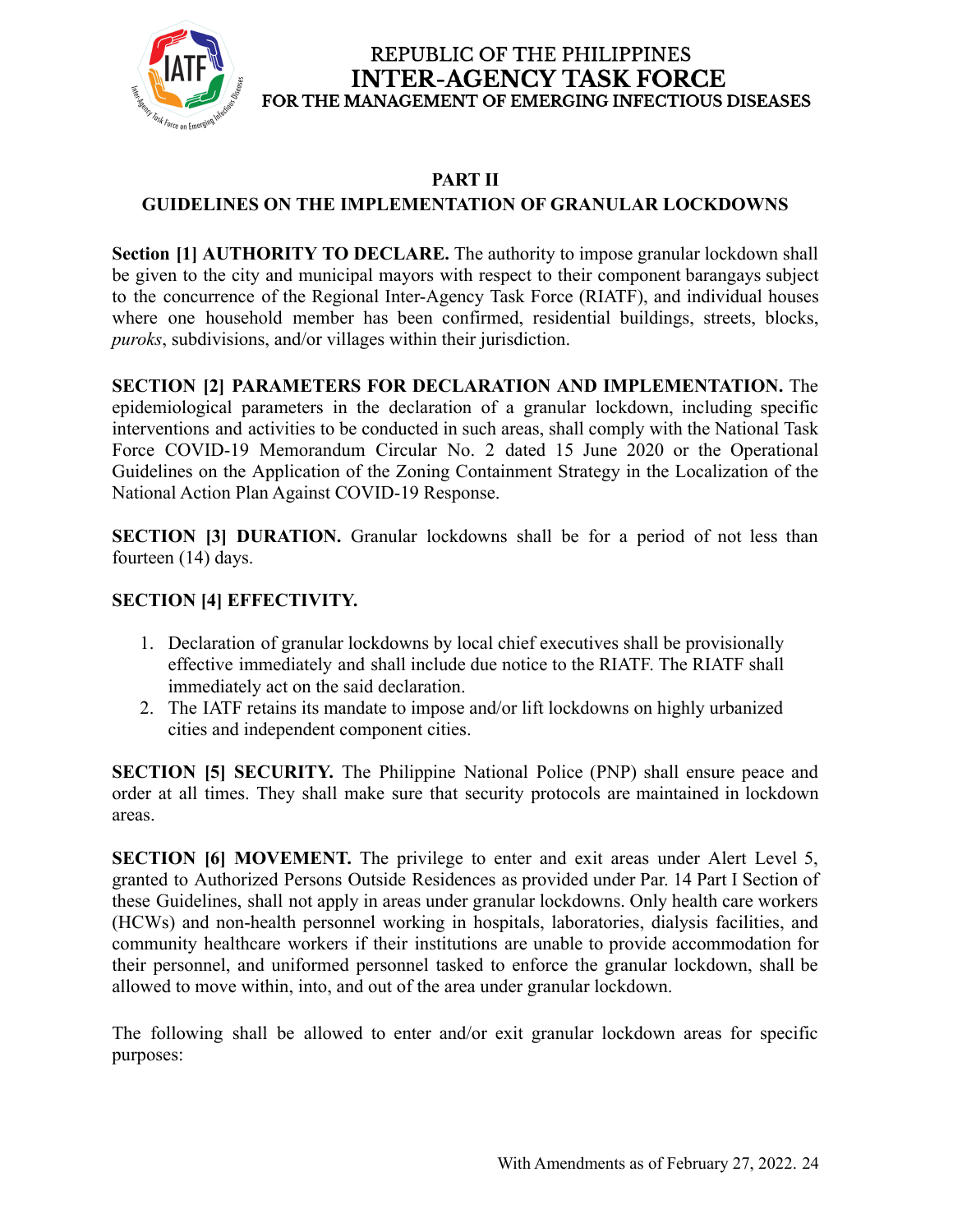

- 1. Overseas Filipino Workers bound for international travel, and those returning to their respective residences after having completed facility-based quarantine upon arrival;
- 2. Individuals whose home or residence are located within an area under granular lockdown may enter the said area for the sole purpose of returning to their respective homes or residences but must thereafter remain therein for the duration of the granular lockdown;
- 3. Individuals under exceptional circumstances such as, but not limited to, those seeking urgent medical attention as validated by the municipal/city health officer; and
- 4. Food and essential items provided that they can only be picked up and/or unloaded at border collection points designated by the LGU.

**SECTION [7] ASSISTANCE TO AFFECTED INDIVIDUALS.** Households within areas under granular lockdown shall be provided assistance by their respective LGUs and the Department of Social Welfare and Development (DSWD), in accordance with their relevant guidelines.

## **SECTION [8] REPORTING.**

- 1. LGUs shall report details of their granular lockdowns to the Department of the Interior and Local Government following a prescribed format which shall thereafter be submitted to their respective NTF Regional Task Force.
- 2. RTFs shall monitor all areas under granular lockdowns in the region, and shall provide monitoring reports to the National Task Force Against COVID-19.

**SECTION** [9] **INCORPORATION.** Succeeding issuances of the Department of the Interior and Local Government relative to the imposition of granular lockdowns, if any, shall form an integral part of these Guidelines.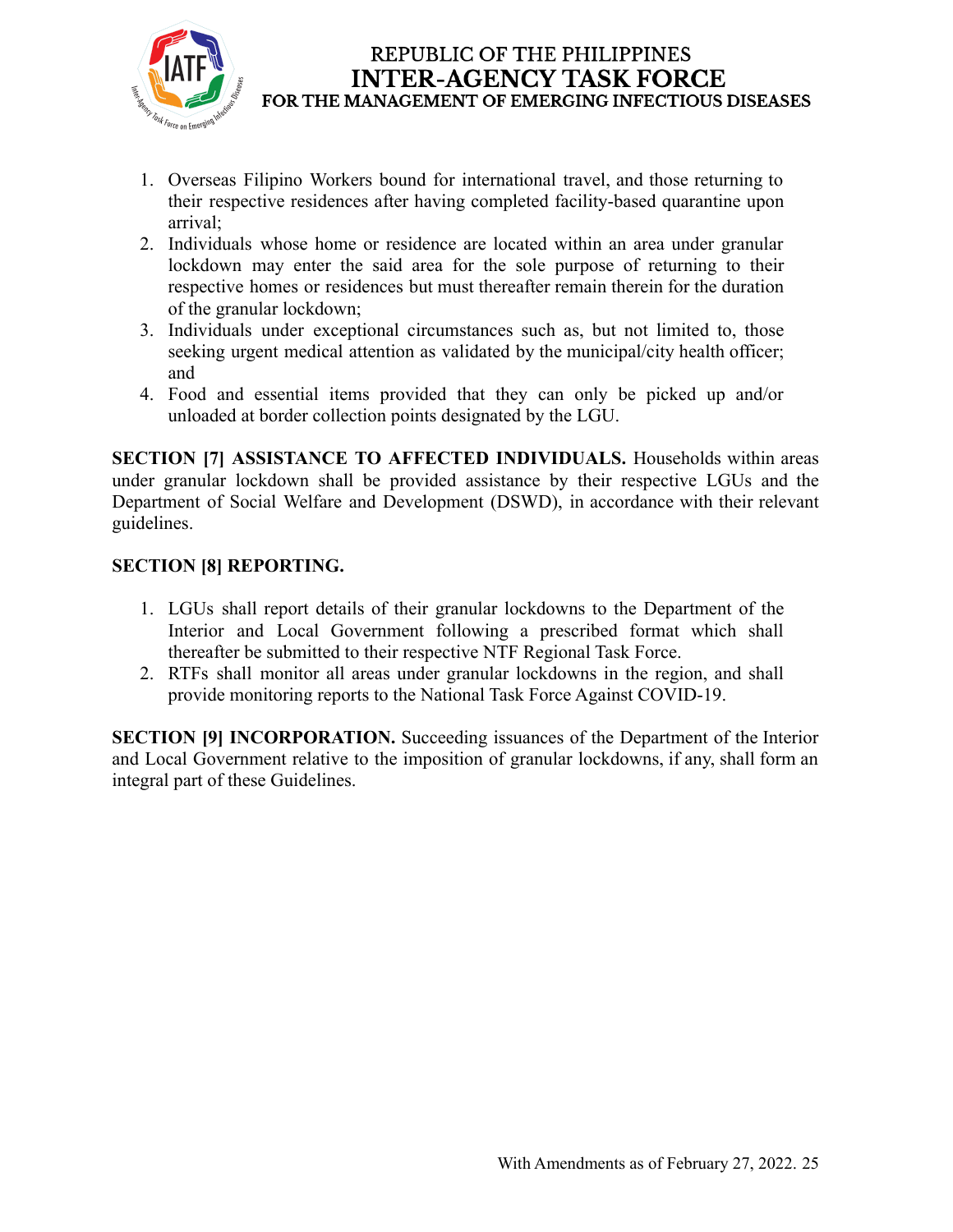

|         | Annex A: Updated Quarantine and Isolation Protocols for Travelers (IATF Resolution No. |  |  |  |  |
|---------|----------------------------------------------------------------------------------------|--|--|--|--|
| 160 A/B |                                                                                        |  |  |  |  |

|                                                                                                                                                     | <b>Filipino Nationals</b>                                                                                                                                                                                              | <b>Foreign Nationals authorized to</b><br>enter the Philippines                                                         |  |
|-----------------------------------------------------------------------------------------------------------------------------------------------------|------------------------------------------------------------------------------------------------------------------------------------------------------------------------------------------------------------------------|-------------------------------------------------------------------------------------------------------------------------|--|
| Fully vaccinated<br>adult                                                                                                                           | No mandatory facility-based<br>quarantine.<br>Wear masks and self-monitor<br>for any sign or symptom for<br>seven (7) days                                                                                             | No mandatory facility-based<br>quarantine.<br>Wear masks and self-monitor for any<br>sign or symptom for seven (7) days |  |
| Unvaccinated,<br>partially<br>vaccinated adult                                                                                                      | Facility-based quarantine until<br>the release of their negative<br>RT-PCR test taken on the fifth<br>(5th) day from date of arrival.<br>Home quarantine until their<br>fourteenth (14th) day from date<br>of arrival. | Not applicable since they are not<br>allowed to enter the Philippines.                                                  |  |
| Unvaccinated<br>Follow the quarantine protocols<br>minor children*<br>of their parent/s or an<br>accompanying adult/guardian<br>traveling with them |                                                                                                                                                                                                                        | Follow the quarantine protocols of<br>their parent/s or an accompanying<br>adult/guardian traveling with them           |  |

\* All children in facility quarantine or isolation shall be accompanied by a guardian in the quarantine or isolation facility. Parents or guardians that are not confirmed COVID-19 cases may accompany the COVID-19 confirmed child provided risks and benefits are explained, informed consent is provided, and the adult has no comorbidity putting them at risk for severe disease and death.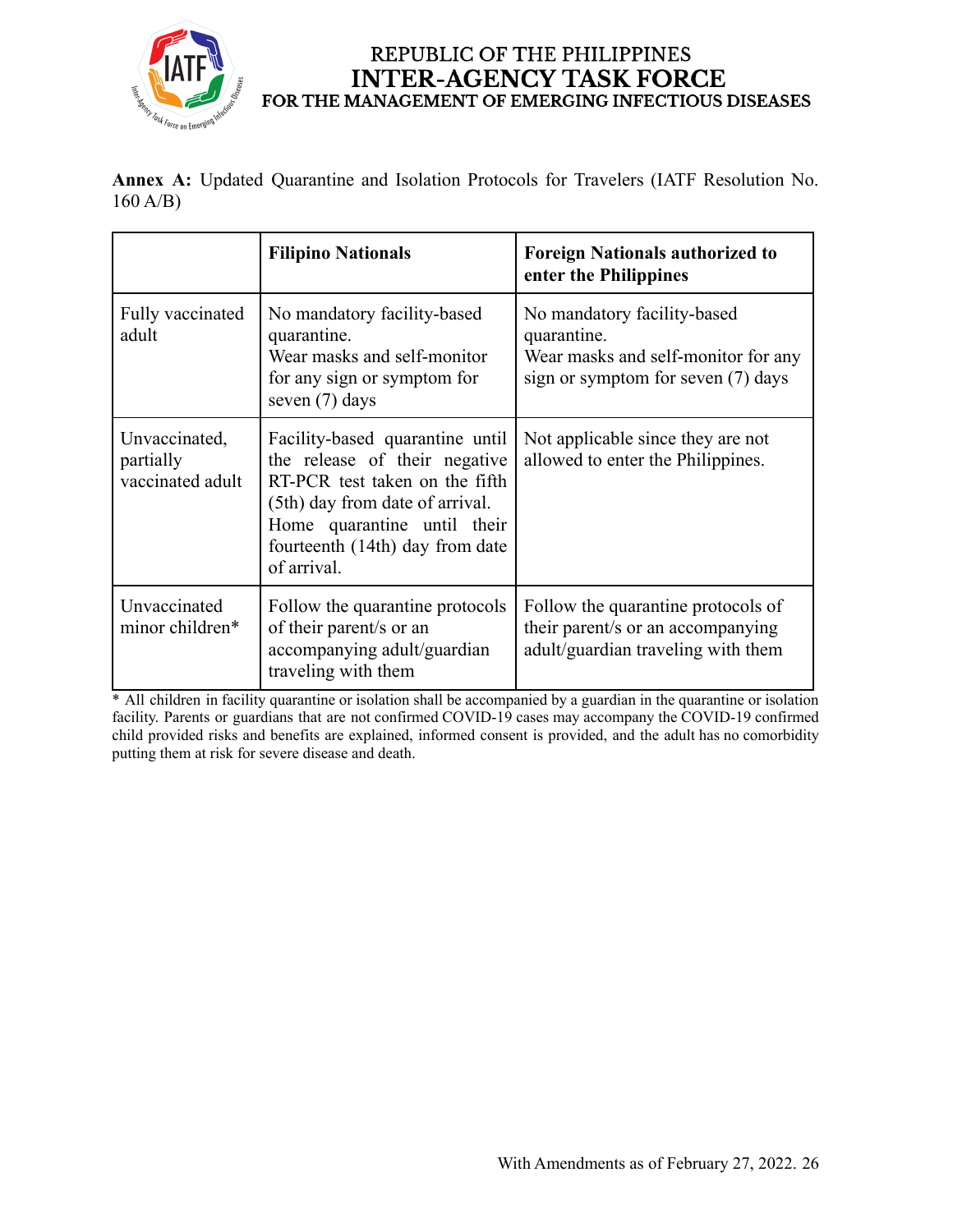

**Annex B:** Updated Quarantine and Isolation Protocols for General Public & Healthcare workers and authorized sectors

|                                                                                                    |                                            | <b>General Public</b>                                                      | <b>Healthcare workers and</b><br>authorized sectors**    |  |  |  |  |  |  |
|----------------------------------------------------------------------------------------------------|--------------------------------------------|----------------------------------------------------------------------------|----------------------------------------------------------|--|--|--|--|--|--|
| <b>QUARANTINE</b>                                                                                  |                                            |                                                                            |                                                          |  |  |  |  |  |  |
| <b>Asymptomatic close</b><br>contact***                                                            | Fully<br>vaccinated                        | 0 days                                                                     | Same                                                     |  |  |  |  |  |  |
|                                                                                                    | Partially<br>Vaccinated or<br>Unvaccinated | At least 14 days from<br>exposure                                          | Same                                                     |  |  |  |  |  |  |
| <b>ISOLATION</b>                                                                                   |                                            |                                                                            |                                                          |  |  |  |  |  |  |
| <b>Asymptomatic confirmed case</b>                                                                 | Fully<br>vaccinated                        | At least 7 days* from<br>positive test<br>(sample collection date)         | Same<br>IPCC may shorten up to 5<br>days if with booster |  |  |  |  |  |  |
|                                                                                                    | Partially<br>Vaccinated or<br>Unvaccinated | At least 10 days*<br>from positive test<br>(sample collection date)        | Same                                                     |  |  |  |  |  |  |
| Symptomatic, suspect,<br>probable or confirmed case<br>with MILD symptoms                          | Fully<br>vaccinated                        | At least 7 days* from<br>onset of symptoms                                 | Same<br>IPCC may shorten up to 5<br>days if with booster |  |  |  |  |  |  |
|                                                                                                    | Partially<br>Vaccinated or<br>Unvaccinated | At least 10 days* from<br>onset of symptoms                                | Same                                                     |  |  |  |  |  |  |
| Symptomatic, suspect,<br>probable or confirmed case<br>with MODERATE symptoms                      | Regardless of<br>vaccination<br>status     | At least 10 days* from<br>onset of symptoms                                | Same                                                     |  |  |  |  |  |  |
| Symptomatic, suspect,<br>probable or confirmed case<br>with SEVERE and<br><b>CRITICAL</b> symptoms | Regardless of<br>vaccination<br>status     | At least 21 days* from<br>onset of symptoms                                | Same                                                     |  |  |  |  |  |  |
| <b>Severely</b><br>Immunocompromised****                                                           | Regardless of<br>vaccination<br>status     | At least 21 days* from<br>onset of symptoms with<br>negative repeat RT-PCR | Same                                                     |  |  |  |  |  |  |

\*Isolation can be discontinued upon completion of the required days, provided that, they shall not develop fever for at least 24 hours without the use of any antipyretic medications and shall have improvement of respiratory symptoms. Except for immunocompromised individuals, repeat testing nor medical certification is not required for safe reintegration into the community. Time based isolation is sufficient provided the affected individual remains asymptomatic.

\*\* Hospital IPCC, PHO coordinated with provincial HIPCC, and other sectors authorized by the IATF with strict industry standards on IPC shall be authorized to implement further shortening of quarantine and isolation protocols for their fully vaccinated workers with boosters who are close contacts, suspect, probable, and confirmed cases whether asymptomatic, mild, or moderate, based on the institution's individualized risk and needs assessment.

\*\*\* All asymptomatic close contacts should continue symptom monitoring for 14 days, strictly observe MPHS which includes wearing well-fitted masks, physical distancing, among others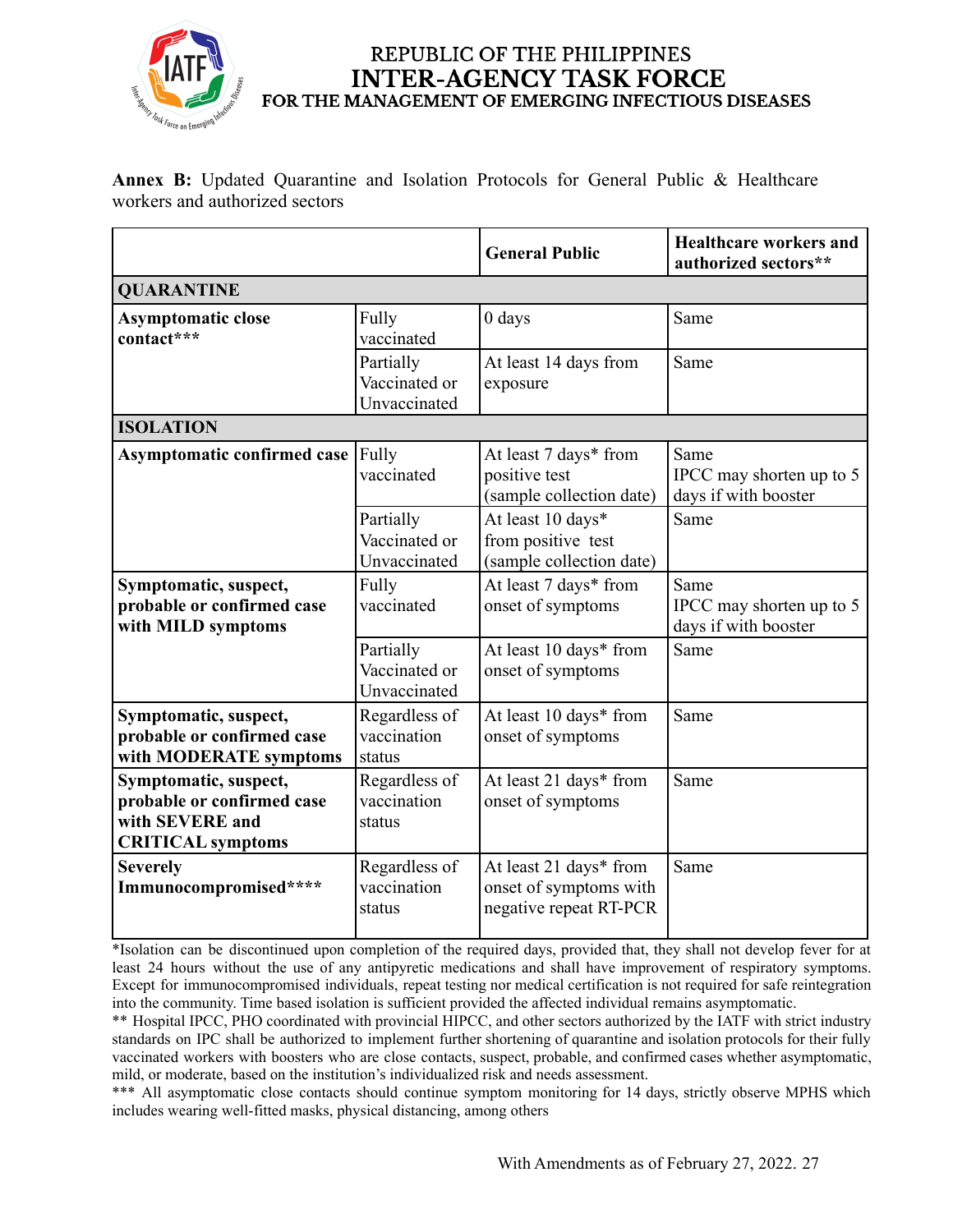

\*\*\*\*Includes (1) individuals receiving active chemotherapy for cancer; (2) Being within one year out from receiving a hematopoietic stem cell or solid organ transplant; (3) Untreated HIV infection with CD4 <200; (4) Primary Immunodeficiency; (5) Taking immunosuppressive medications (e.g., drugs to suppress rejection of transplanted organs or to treat rheumatologic conditions such as mycophenolate and rituximab); (6) Taking more than 20mg a day of prednisone for more than 14 days; (7) The degree of immunocompromise is determined by the health care provider, and preventive actions are adapted to each individual and situation.